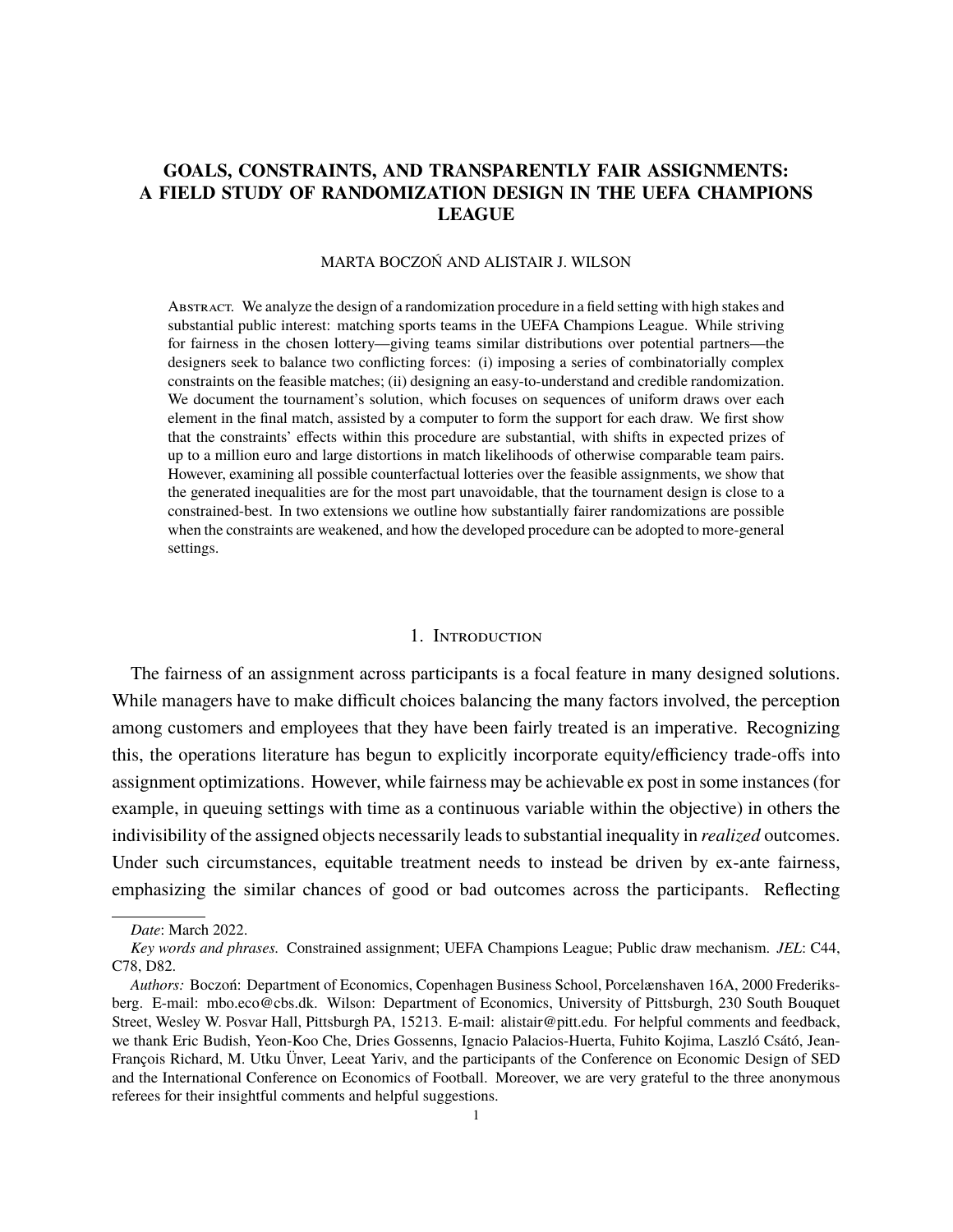this, our paper analyzes a field design for a constrained randomization, where fairness is only achievable in expectation rather than through a specific realization. In this setting more-behavioral requirements for the randomization design become critical: transparency and credibility.

While a designer might endeavor to make a randomized assignment as fair as possible in expectation, a separate issue is ensuring that the randomization is *perceived* and *understood* as fair by participants. That is, a worker might accept their bad fortune in drawing the short-straw for an onerous and uncompensated task when they can observe the draw, understanding that their peers were at equal jeopardy. In contrast, if the realized assignment comes from a black-box (say through a computer randomization) they may suspect they were unfairly selected, that a manager cherry-picked the outcome. While the design of physical easy-to-follow random draws is trivial in many settings, for assignments with numerous tasks, workers, and/or constraints, designing a transparent randomization procedure becomes considerably more complicated. In this paper, we document a field-proven solution for a complex constrained assignment in a high-stakes sports tournament under huge public scrutiny: the Union of European Football Association's (UEFA) Champions League (UCL).

The UCL is one of the most successful pan-European ventures, and certainly the one with the most enthusiasm from the general public. Selection into the competition is limited to the highestperforming football clubs from across the continent (and beyond). A series of initial qualifying rounds whittle the number of participating teams down to 32 group-stage participants. From there, half of the clubs advance to a knockout stage that begins with the Round of 16 (R16), followed by four quarter-finals (QF), two semi-finals (SF), and a final (F) that determines a European champion.

The focus of our paper is on the tournament's design for matching the sixteen teams at the beginning of the knockout phase into eight mutually disjoint team pairs. While a fully symmetric draw would be easy to design if all matches were feasible—drawing team pairs in turn from an urn without replacement—the problem is complicated by three constraints imposed by the tournament's managers: (i) Each pairing must be between a group winner and a group runner-up (*the bipartite constraint*, a coarse form of seeding). (ii) Teams that played one another in the prior group stage cannot be matched (*the group constraint*, increasing the novelty of the matched teams relative to prior games within the tournament). (iii) Teams from the same national association cannot be matched (*the association constraint*, increasing the novelty of the matched teams relative to concurrent national competitions).

The intensity of interest in the UCL means that the tournament is under a magnifying glass: from teams, sponsors, fans, and the media. As an organization, UEFA must appease the various stakeholders, despite their often diametrically opposed interests. The tournament organizers therefore have a clear interest in creating transparent and easy-to-justify procedures. In terms of the imposed matching constraints, these can be motivated as being either meritocratic (the bipartite constraint) or as serving the stakeholders' common interest in maximizing the tournament's entertainment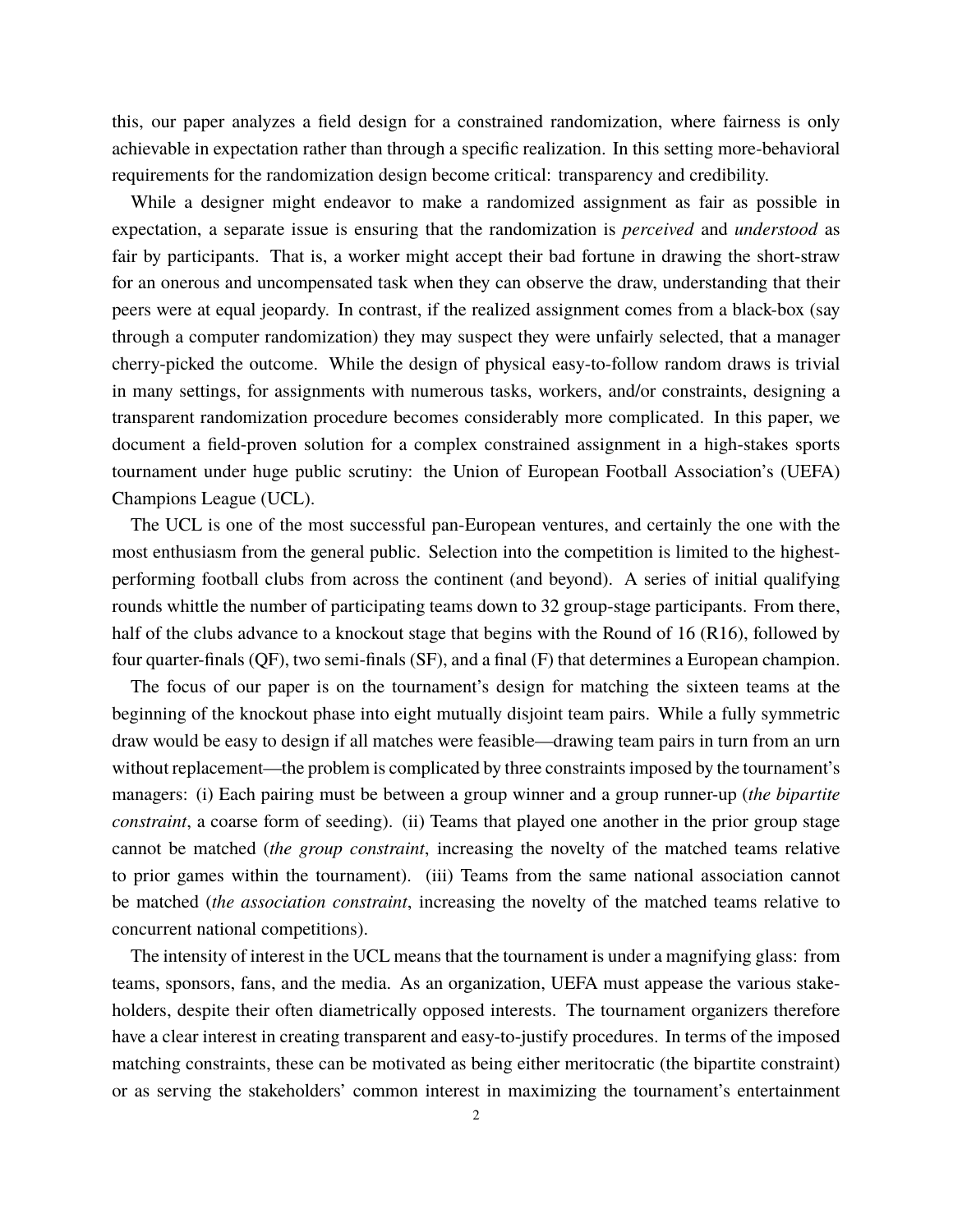value (all three constraints). In terms of the chosen randomization procedure, while the constraints substantially reduce the number of possible outcomes, there are still thousands of possible assignments, where any realized draw necessarily leaves some teams and their fans ecstatic, and others bereft. UEFA's design objective is therefore to ensure that, modulo the constraints, teams are treated fairly ex ante by the randomization. But more than that, UEFA also needs the draw to be understood as fair, a task that becomes substantially more complicated under the imposed matching constraints.

In response to these design issues, the R16 procedure developed by UEFA follows a hybrid approach, making the parts of the draw that involve randomization as easy to follow as possible, embedding all of the combinatorial complexity in a series of deterministic steps. The R16 matching is formed through a physical draw of teams to be matched from two urns; however, as the draw proceeds, the urns compositions are dynamically adapted by a computer to ensure that all the constraints on the assignment are satisfied. As such, the random component of the draw is not only easy to comprehend (a series of discrete uniform draws) but also credible (each selection is an observed physical draw). In contrast, the draw's computer-assist algorithm, which carries out a number of non-trivial calculations, is effectively a black-box. However, since all of the computer's calculations are deterministic, they can be verified during and/or after the draw by moresophisticated viewers. Indeed, in the 2021–22 draw, a mistake in implementing the deterministic parts of the procedure was detected, leading to a redo for the entire R16 draw.

Our paper analyzes the properties of this designed randomization, using the tools of market design: theory, estimation, and simulation (Roth, 2002). First, we theoretically characterize the simple-to-follow (but combinatorically complex) randomization. Next, we focus on measuring the distortions generated by the constraints. After documenting the quantitatively large effects, over both prize money and match likelihoods, we focus on the normative: Does an alternative randomization exist that is*fairer* to the participants? To answer this question, we employ an objective that measures the average absolute difference in the match likelihoods for comparable team pairs—where a pair of teams can be compared on a particular match partner if neither are directly excluded. While easy-to-interpret and broadly applicable, one potential downside of our objective is that it is defined over the space of *expected assignments* and thus, might not be implementable as a lottery over discrete assignments. However, utilizing the main theoretical results in Budish et al. (2013), we show that for the UCL R16 assignment this shift in domain is without loss of generality. As such, the search for optimal *expected* assignments satisfying the constraints (30–40 degrees of freedom) is just as informative on the normative implications as the search for an optimal lottery over constrained assignments (2,000–10,000 degrees of freedom). Our main results examine the constrained assignment draws for the 2004–22 seasons of the UCL, supplemented by an array of complementary simulations. Overall, we show that while marginally better randomizations *are*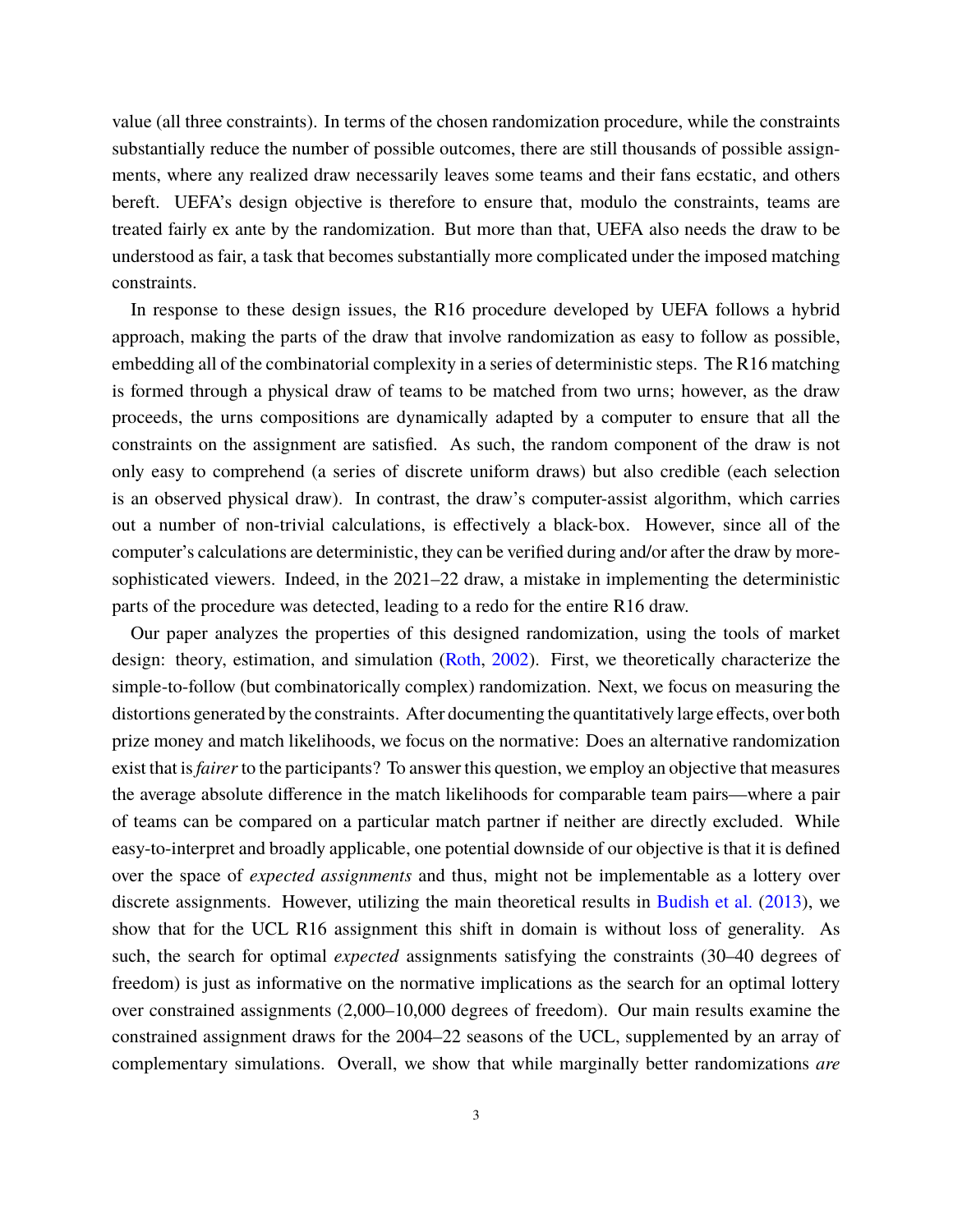possible, the tournament's transparency-first procedure under our objective resembles the fairestpossible lottery over the constrained assignments.

Having demonstrated that there exists only minimal scope to improve on the UEFA design within the application's domain (perfect one-to-one matchings under direct exclusions) we analyze two extensions. First, we examine whether substantially better outcomes are possible when slacking the tournament's constraints. This exercise not only helps to demonstrate how a designer can quantify the fairness effects from enforcing the constraints—here representing a trade-off between efficiency and equity concerns—but also illuminates the greater fairness possible through an optimal randomization when the applications' hard exclusion constraints are softened. In a second extension, we illustrate how the UEFA randomization procedure can be extended to a more-general many-tomany setting. Within this second extension (a committee randomization), we echo the previous finding that where the imposed constraints exhibit greater slack, the UEFA-like randomization is no longer close to optimal. However, we also show that by selectively imposing *further* constraints, managers might be able to design for fairness within the transparent randomization procedure. While both extensions function as illustrative examples, the discussion opens up a number of potential avenues for future research. In particular, an open research question is over what is/is not achievable when designing randomized assignments built upon easy-to-follow urn draws.

In terms of the paper's organization, Section 2 provides a brief review of related literature. Section 3 describes the application and outlines the UCL R16 draw procedure. Section 4 discusses the constraint effects on expected prize money from the tournament and teams' match likelihoods. Section 5 shows near-optimality of the UEFA procedure. Section 6 outlines the extensions, and finally, Section 7 concludes.1

## 2. Literature review

Our paper contributes to two main strands of literature: the issue of fairness for constrained assignment problems (an emerging issue in operations) and randomization design over assignments (a primarily theoretical literature in market design). While our paper's application focuses on a tournament design feature,<sup>2</sup> the main thrust of the analysis is to  $(i)$  examine the design of a lottery over the constrained set of assignments and (ii) motivate a more-behavioral design consideration.

Similar to a growing body of applied work, our paper exploits the structure of a sports tournament as a precise field setting to outline/identify an economic idea and method of analysis. Where the applied literature typically centers on positive aspects of individual behavior, $3$  our focus is instead

<sup>1</sup>Full data, programs, and the paper's Online Appendix (presenting proofs together with additional theoretical and empirical results) are available at [https://www.martaboczon.com.](https://www.martaboczon.com)

<sup>2</sup>For the substantial literature examining the incentive effects of tournaments see Prendergast (1999).

<sup>3</sup>Data from football to cricket to golf have been used to illustrate notions from both standard theory (Walker and Wooders, 2001; Chiappori et al., 2002; Palacios-Huerta, 2003) and behavioral biases (Bhaskar, 2008; Apesteguia and Palacios-Huerta, 2010; Pope and Schweitzer, 2011; Foellmi et al., 2016).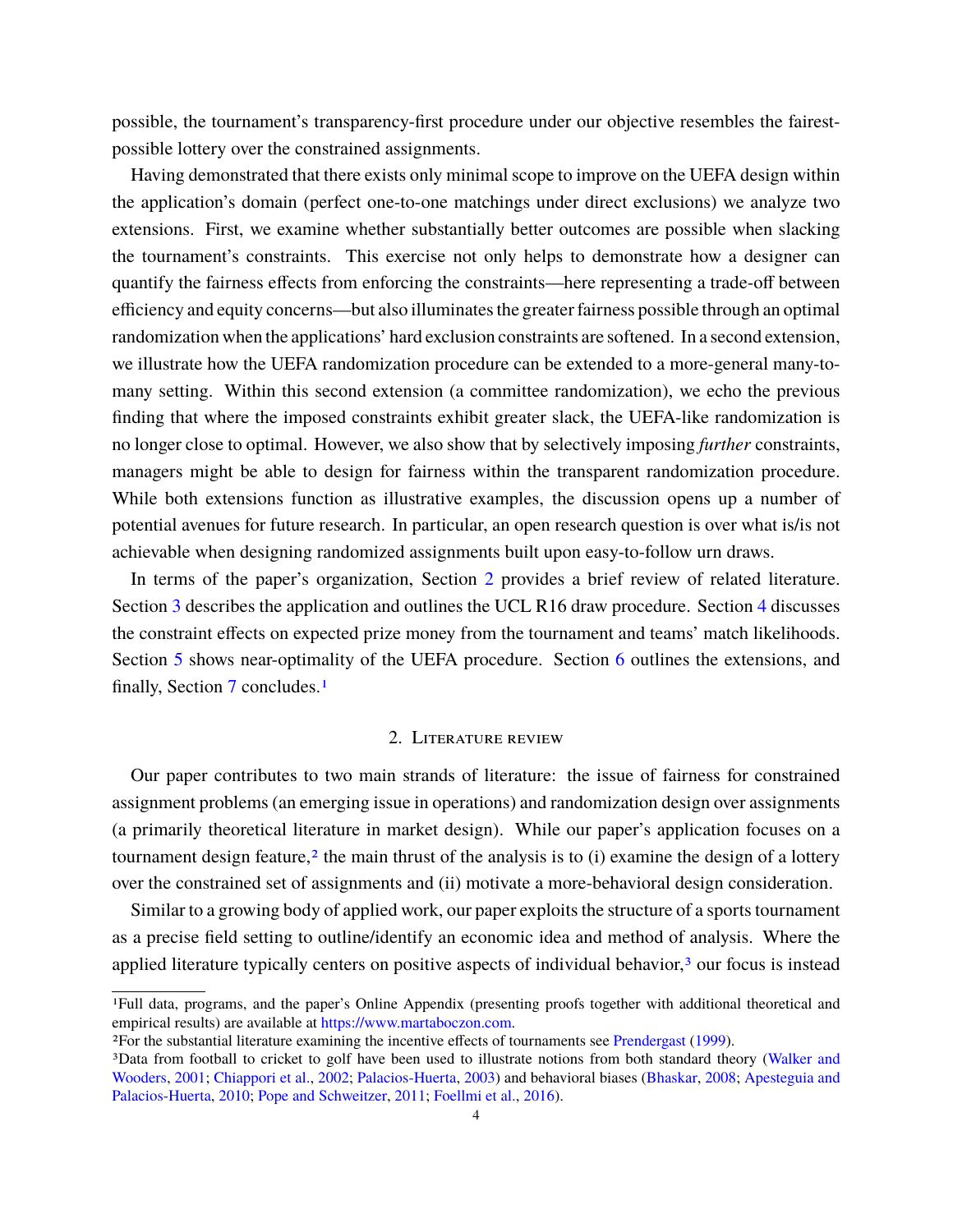on a market-design concern embedded in the tournament design. In this regard, our work is related to a handful of applied papers examining designed markets. Key examples here are: Fréchette et al. (2007), demonstrating the problem of inefficient unraveling in a decentralized market for US collegefootball bowls; Anbarci et al. (2015), designing a fairer mechanism for penalty shootouts in football tournaments; Baccara et al. (2012), investigating spillovers and inefficiency in a faculty officeassignment procedure; and Budish and Cantillon (2012), studying the superiority of a manipulable mechanism to a strategy-proof one for allocating courses in a business school.4 In these papers and ours, an applied market-design question is addressed through a mix of theory and structural analysis.

The problem of finding optimal solutions to combinatorial questions has an extensive history in the operations literature (see Von Neumann, 1953; Kuhn, 1955; Orden, 1956; Koopmans and Beckmann, 1957, and references therein), where a number of modern texts offer more comprehensive treatments (see Burkard et al., 2012). More recently, the operations literature has begun to examine the trade-offs between efficiency and fairness in allocation problems, discussing procedures and methods to incorporate equity concerns into the optimization (see Bertsimas et al., 2011, 2012).<sup>5</sup> However, fairness there is typically achievable ex post, through bundles of goods in a combinatorial assignment or through continuous variables such as wait time. In contrast, our paper focuses on finding fair solutions in an ex-ante sense, through a lottery over a set of assignments satisfying a series of constraints. In particular, notions of efficiency for the designer are here integrated into imposed constraints on the set of allowable outcomes, where the randomization is used to generate fairness across this set (in expectation).

Our paper's focus on the ex-ante properties of lottery over assignments is closely related to the literature in mechanism design that goes back to Hylland and Zeckhauser (1979). Problems of fair treatment and efficiency in the realized assignments are there complicated by strategic requirements that agents reveal their preferences to the mechanism, often through a pseudo-market approach (also see Budish, 2011). In particular, a literature stemming from Bogomolnaia and Moulin (2001) examines: (i) the *random priority* mechanism, analogous to the uniform draw we discuss in the paper but with agent choice over the partner after selection; and (ii) the *probabilistic serial* mechanism, where agents build up an *expected assignment* by simultaneously 'eating' probability shares across the different outcomes.

While our setting removes any strategic considerations, the main normative insights over randomizations are possible through a relatively new result in the market-design literature. Budish et al. (2013) show that the probabilistic serial mechanism extends to a much wider array of problems,

<sup>4</sup>Also see Rubin et al. (2021) and Pathak et al. (2021) for further work on the assignment of scarce healthcare resources (vaccinations, vaccines, etc.), where fairness concerns are becoming an important component in the design.

<sup>5</sup>Examples include applications in computer networking (Shreedhar and Varghese, 1996; Radunovic and Le Boudec, 2004), air-traffic control procedures (Vossen et al., 2003; Bertsimas and Gupta, 2016), and kidney wait lists (Bertsimas et al., 2013).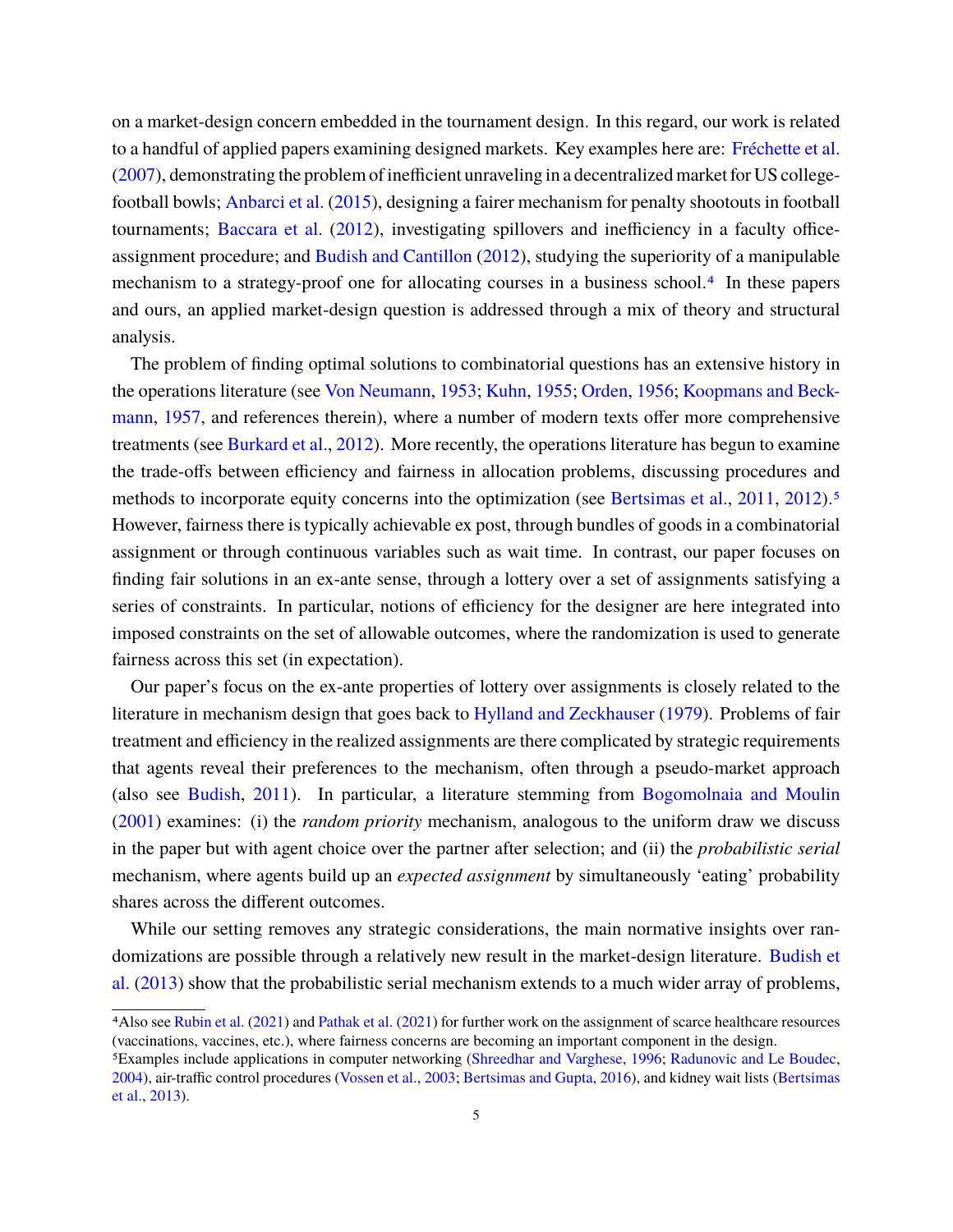as long as a separability condition holds for the constraints.<sup>6</sup> While this result primarily serves as a constructive tool in the market-design literature—allowing a transition from an expected assignment assembled by mechanisms to the lotteries over assignments required for implementation—we employ it as a tool to simplify an optimization problem, to exhaustively search across alternative randomizations. To our knowledge, we are the first to demonstrate the power of this market-design tool in a normative assessment of a field application.7

Finally, our paper outlines an implementation issue for randomization design: that the principal may not be fully trusted. Elements of this idea are related to the concerns outlined in Akbarpour and Li (2020), examining the credibility problem for a principal implementing an auction rule. While our setting does not have strategic issues, the concern is similarly over the principal, here over a cherry-picking over possible realizations. Our field application addresses this credibility issue through a physical draw procedure (a common feature to many randomizations, for instance, statelotteries and high-stakes gambling games). While having a physical draw facilitates credibility, an easy-to-follow randomization also helps to ensure that fairness is understood by participants.<sup>8</sup> Hence, the transparent randomization procedure we analyze both mitigates credibility issues and aids understanding of equal treatment. While strategic mechanisms based on random priority can be readily adapted to such requirements, the extent to which other mechanisms like the probabilistic serial have easy-to-follow implementations remains an open design question.

## 3. UEFA's randomization procedure

This section provides the context for our application: Section 3.1 discusses the main features of the tournament and the UEFA's chosen randomization procedure. Section 3.2 theoretically characterizes a generalized version of the draw.

3.1. **Application Background.** The UCL is the most-prestigious club competition in football. Its importance within Europe is similar to that of the Superbowl in the United States, though with stronger global viewership figures.<sup>9</sup> Introduced in 1955 as a European Champion Club's Cup (and consisting only of the national champion from each association) the tournament has evolved over the years to admit multiple entrants from each national association (at most five). Since the last

<sup>6</sup>The Budish et al. (2013) result extends the Birkhoff–Von-Neumann theorem (that an expected-assignment matrix can be implemented as a lottery over feasible assignments) to settings with constraints, many-to-many assignments, etc. Also see Akbarpour and Nikzad (2020), who provide a weakened version of a constraint condition that guarantees *approximate* implementability.

<sup>7</sup>While our paper primarily serves as a clear field setting to use the Budish et al. (2013) result as an optimization tool, our results also contribute to the literature on optimal tournament design. See Dagaev and Sonin (2018), Guyon (2018, 2015), Ribeiro (2013), Scarf and Yusof (2011), Scarf et al. (2009), and Vong (2017).

<sup>8</sup>See also Bó and Chen (2019), who document the importance of simplicity and transparency in a historical random assignment for civil servants in Imperial China.

<sup>9</sup>The UCL final game is globally the most-watched annual sporting event. For example, the 2015 final had an estimated 400 million viewers across 200 countries, with a live audience of 180 million. For comparison, the 2015 Super Bowl had 114 million viewers.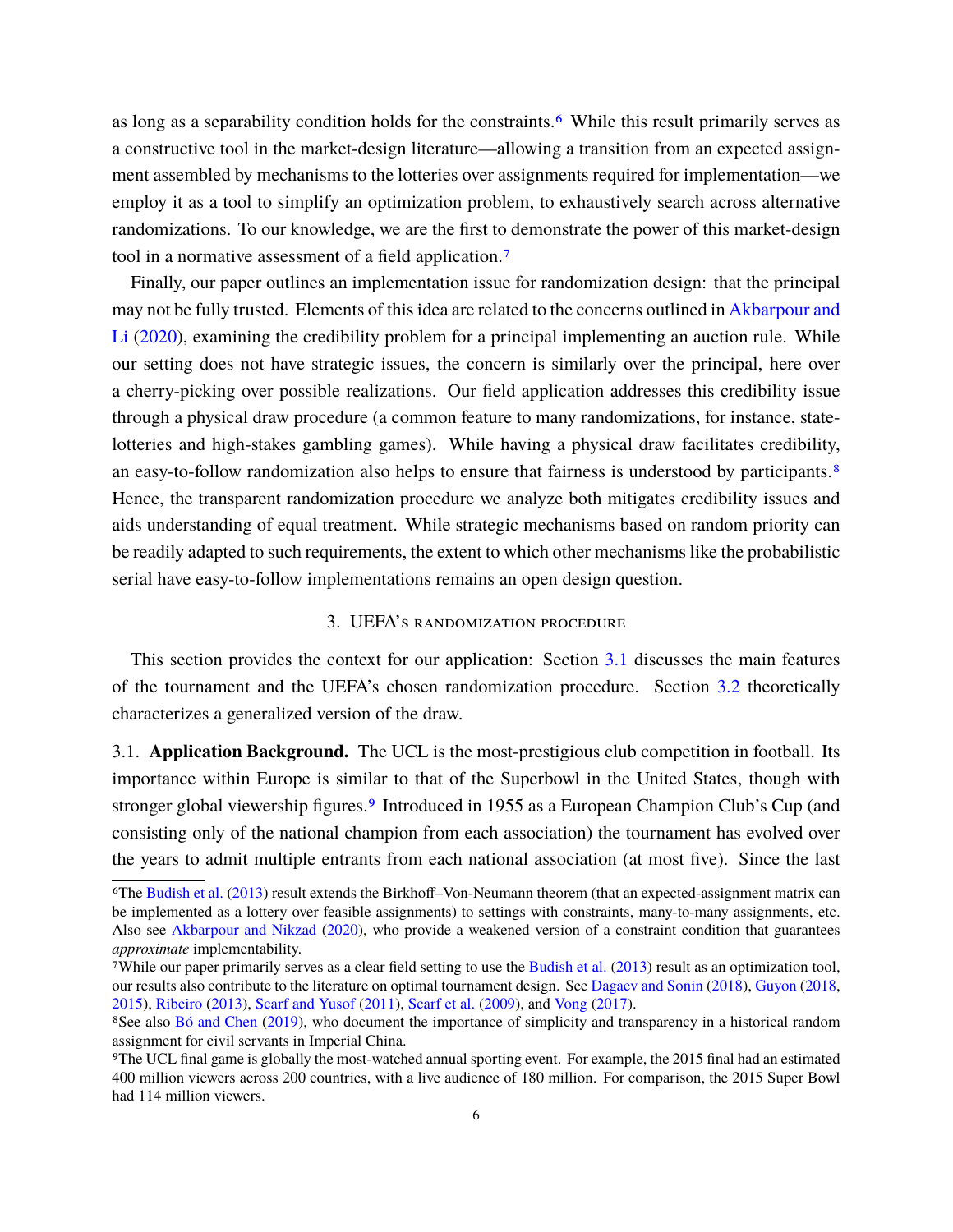major change to the tournament's design took place in the 2004 season,<sup>10</sup> in our empirical analysis we focus on the 19 seasons during 2004–22.

Since the 2004 season, the UCL consists of a number of pre-tournament qualifying rounds followed by a group and then a knockout stage.<sup>11</sup> In the group stage, 32 teams are divided into eight groups of four, where each team plays the other three group members twice (once at home, once away).<sup>12</sup> At the end of the group stage, the two lowest-performing teams in each group are eliminated, while the group winner and runner-up advance to the knockout stage. The knockout stage (except for the final game) follows a two-legged format, in which each team plays one leg at home, one away. Teams that score more goals over the two legs advance to the next round, where the remaining teams are eliminated.13

The focus of our paper is on the assignment problem of matching the sixteen teams at the beginning of the knockout phase into eight mutually disjoint pairs.<sup>14</sup> If the problem consisted simply of matching two equal-sized sets of teams under the bipartite constraint, the assignment could be conducted with two urns (one for group winners, one for runners-up) by sequentially drawing team pairs without replacement. However, the presence of the group and association constraints prohibits such a simple procedure for two reasons. First, after drawing a team, the urn containing eligible partners cannot contain any directly excluded teams. Second, a match to a non-excluded partner cannot force an excluded match at a later point in the draw. While the first concern is easy to address, the second one requires more-complicated combinatoric inference.

For illustration, consider the example in Figure 1. Suppose that we want to randomly construct a perfect one-to-one matching between teams  $A, B$ , and  $C$  on one side, and teams  $d, e$ , and f on the other. Moreover, assume that match-ups  $Ad$  and  $Be$  are directly excluded, so there are seven feasible match-ups, as illustrated in Figure  $1(A)$ . In a first random draw we select A on the left-hand side. Since  $d$  is directly excluded from a match with  $A$ , we then randomly choose between e and f on the right-hand side. Suppose f is drawn and the match  $Af$  is formed, as shown in bold in Figure 1(B), making the three matches shown with the dotted lines infeasible. At the next stage, suppose we randomly select C on the right-hand side. Team C has no *directly* excluded

<sup>10</sup>Since each UCL season spans across two calendar years, for clarity and concision, we refer to a particular season by the year of its final game; so, 2022 would indicate the 2021–22 season. For more details regarding the format changes, see Table C.1 in Online Appendix C.

<sup>11</sup>A major redesign of the UCL is planned for the 2025 season, with the group-stage being replaced by a league of 36 teams. However, current documents suggest no plans for making changes to any of the knockout stages. Consequently, the R16 matching will no longer be affected by the group constraint, but both the bipartite and association constraints will continue to hold.

<sup>&</sup>lt;sup>12</sup>Seeding in the group stage is determined by the teams' current league ranking and the value of their UEFA club coefficients calculated based on clubs' historical performance.

<sup>&</sup>lt;sup>13</sup>During our period of analysis, ties were broken with the number of goals scored away from home, where a further draw on goals away from home resulted in extra time, and subsequently penalties as the final tiebreaker. Starting from the 2021 season UEFA has abolished the away goals rule.

<sup>&</sup>lt;sup>14</sup>The QF and SF draws are free from any constraints, and are conducted by drawing balls from an urn without replacement.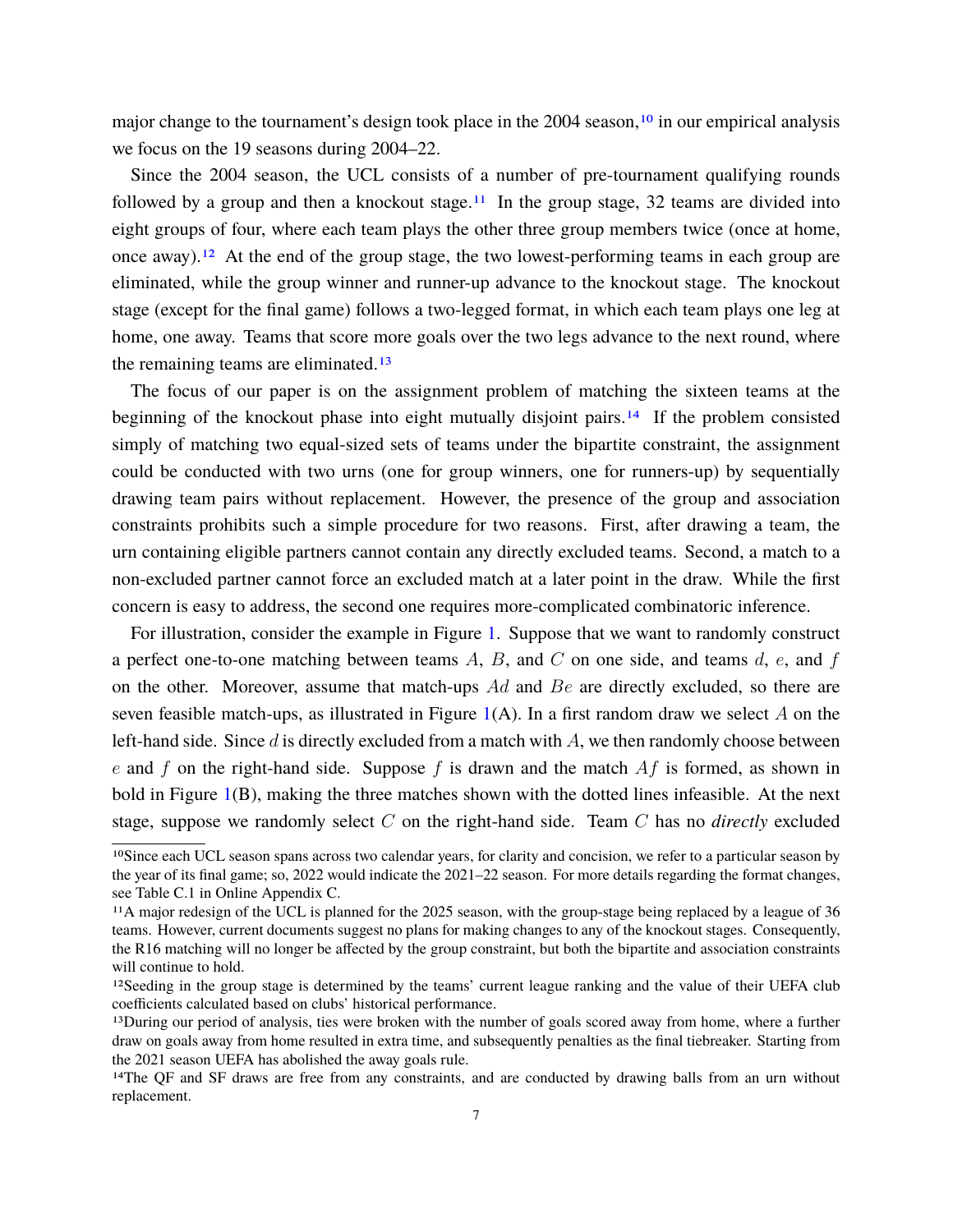

Figure 1. Perfect one-to-one constrained draw from two urns

partners—both  $Cd$  and  $Ce$  were initially feasible. However, a perfect matching requires that  $Cd$  is inhibited from forming, as doing so would leave  $B$  with no feasible partner (only  $e$  would remain on the right-hand side, and  $Be$  is directly excluded). Therefore, in the second round,  $C$  must be *indirectly* excluded from matching to d. In fact, as soon as Af is selected the only feasible final matching is  $\{Af, Bd, Ce\}$ , as illustrated in Figure 1(C).

Although the above example is easy to follow, with eight teams on each side and many more constraints, the combinatorics become involved. While matchings could be formed via fully computerized draws, UEFA has instead opted to use a physical random draw aided by a deterministic computer algorithm. Specifically, the UEFA draw procedure randomizes the tournament's R16 matching as follows: (i) balls representing the unmatched runners-up (eight to begin with) are placed in the first urn, and one runner-up is drawn uniformly without replacement; (ii) the computer determines the maximal feasible set of group winners that can match with the drawn runner-up, given the constraints, and any previous draws; (iii) balls representing the feasible group winners are placed in the second urn, with one drawn uniformly; (iv) a pairing of the two drawn teams (one winner and one runner-up) is added to the aggregate R16 matching. The procedure repeats until all eight matches are formed.

This procedure has three useful design features. First, all randomizations are conducted using a physical draw and thus, are credible.15 Second, the draw emphasizes the identity of the match, rather than that of the aggregate matching. This choice not only simplifies the scale of the draw (no more than eight possible realizations), but also highlights that the chances of each element being drawn are equal. Consequently, given the urn composition, it is much easier for the viewer to appreciate their team's fair treatment (though here at the conditional step, rather than overall). Finally, even

<sup>15</sup>Unlike many state lotteries, which use mechanical randomization devices to draw outcomes, the UEFA draw is conducted by human third parties (typically famous footballers). While in some sense this might increase the draw's credibility, pointing to football fans' distrust in the process, the human element has led to allegations of UEFA cherry-picking outcomes for favored teams with hot/cold balls (here made by Sepp Blatter, a former president of the International Federation of Association Football, FIFA, in an interview with Argentine newspaper *La Nacion* on June 13th, 2016).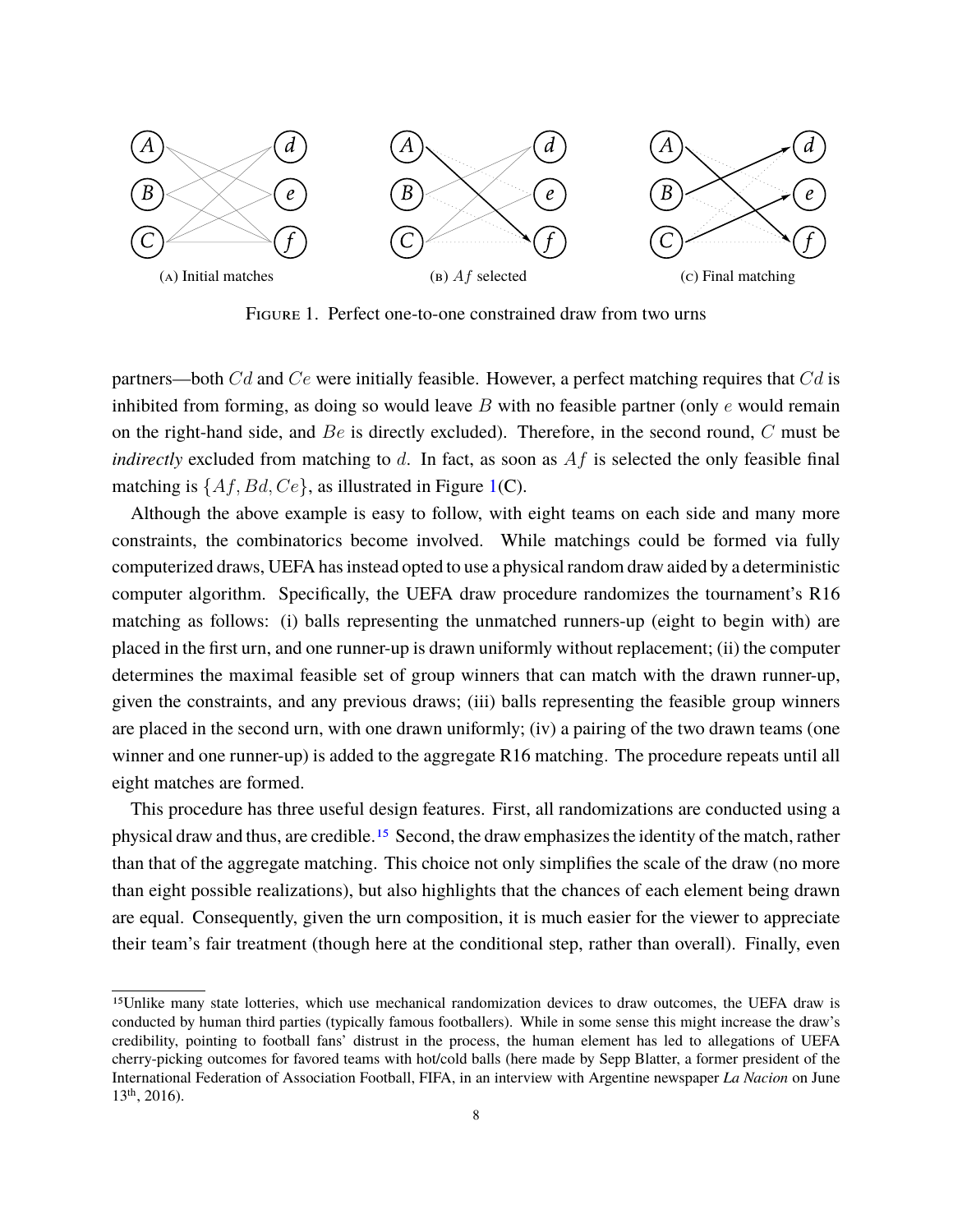though the urn compositions are determined in an opaque manner (using a computer to identify the maximal set of valid partners), all calculations are entirely deterministic and verifiable.16

These three design features transform what could otherwise be a highly esoteric randomization into an easy-to-follow procedure for public consumption. Indeed, the R16 draw ceremony is streamed live by UEFA over the Internet, broadcast by many national media companies, and live blogged by almost every sports page. A rerun of the 2020 UCL R16 draw ceremony currently shows over 1.3 million views on [UEFA's YouTube channel,](https://www.youtube.com/watch?v=iSR4PaAiHn4) where to the best of our knowledge this (along with the prior group-stage, 1.6 million views) is likely the most-ardently followed constrained randomization in existence.

3.2. **Theory for the Draw.** Let  $W = \{w_1, ..., w_K\}$  and  $\mathcal{R} = \{r_1, ..., r_K\}$  denote the sets of group winners and runners-up, respectively, and V the set of all *possible* perfect (exhaustive one-to-one) matchings between W and R. We examine a random assignment  $\psi : 2^{\mathcal{V}} \to \Delta \mathcal{V}$  that takes as input Γ ⊆ V (a set of *feasible* matchings) and provides as output a probability distribution over the elements in  $\Gamma$ .<sup>17</sup>

**Algorithm** (Γ-constrained R-first element-uniform draw)**.** *Given an input set of admissible matchings* Γ ⊆ V*, the algorithm selects a matching* ψ(Γ) *in* K *steps, where at each step a team pair in*  $\mathcal{R} \times \mathcal{W}$  *is formed via two sequential uniform draws.* 

*Initialization: Set*  $\mathcal{R}_0 = \mathcal{R}$  *and*  $\Gamma_0 = \Gamma$ *. Step k* (for  $k = 1$  to K):

- *(i) Choose*  $R_k$  *through a uniform draw over*  $R_{k-1}$ *;*
- *(ii) Choose*  $W_k$  *through a uniform draw over*  $W_k := \{w \in \mathcal{W} \mid \exists V \in \Gamma_{k-1} \text{ s.t. } R_k w \in V \}$  *(the feasible partners for*  $R_k$  *at step*  $k$ *);*
- *(iii) Define a set of the currently unmatched runners-up*  $\mathcal{R}_k := \mathcal{R}_{k-1} \setminus \{R_k\}$  *and a set of valid assignments given the current draw,*  $\Gamma_k := \{ V \in \Gamma_{k-1} | R_k W_k \in V \}.$

*Finalization:* After K steps the algorithm assembles a vector of K runner-up–winner pairs,  $v =$  $(R_1W_1, \ldots, R_KW_K)$ , where the realization of  $\psi(\Gamma)$  is given by  $\{R_1W_1, R_2W_2, \ldots, R_KW_K\} \in \Gamma$ .

In order to characterize the probability of a specific matching  $V \in \Gamma$  we define: (i)  $\mathcal{P}(V)$ , the set of possible sequence permutations for matching V; and (ii)  $W_k(\mathbf{v})$ , the set of admissible match partners for runner-up  $R_k$  selected at step  $k(i)$  in the permutation v.<sup>18</sup>

<sup>&</sup>lt;sup>16</sup>Speaking to verification, in the 2022 R16 draw a number of implementation errors were made, where some groupstage exclusions were not enforced, leading to a redraw. Importantly, one of the teams (Atletico de Madrid) objected to the initial draw. Whereas the objection could have been over an excluded partner (Liverpool) that was erroneously included in their match draw, it was instead raised over a non-excluded partner (Manchester United) that was not put at equal jeopardy with other draw-eligible teams at this point in the draw. Note that the latter objection requires greater sophistication as it is necessary to verify the precise set of feasible partners before any concern can be raised. <sup>17</sup>In Section 6 we generalize this randomization procedure to many-to-many assignments.

<sup>&</sup>lt;sup>18</sup>That is, for the permutation  $\mathbf{v} = (R_1W_1, \ldots, R_KW_K)$  the set of partners at step k is given by  $W_k(\mathbf{v}) :=$  $\{w \in \mathcal{W} \mid \exists V \in \Gamma \text{ s.t. } R_k w \in V \text{ and } \wedge_{j=1}^{k-1} (R_j W_j \in V) \}$ .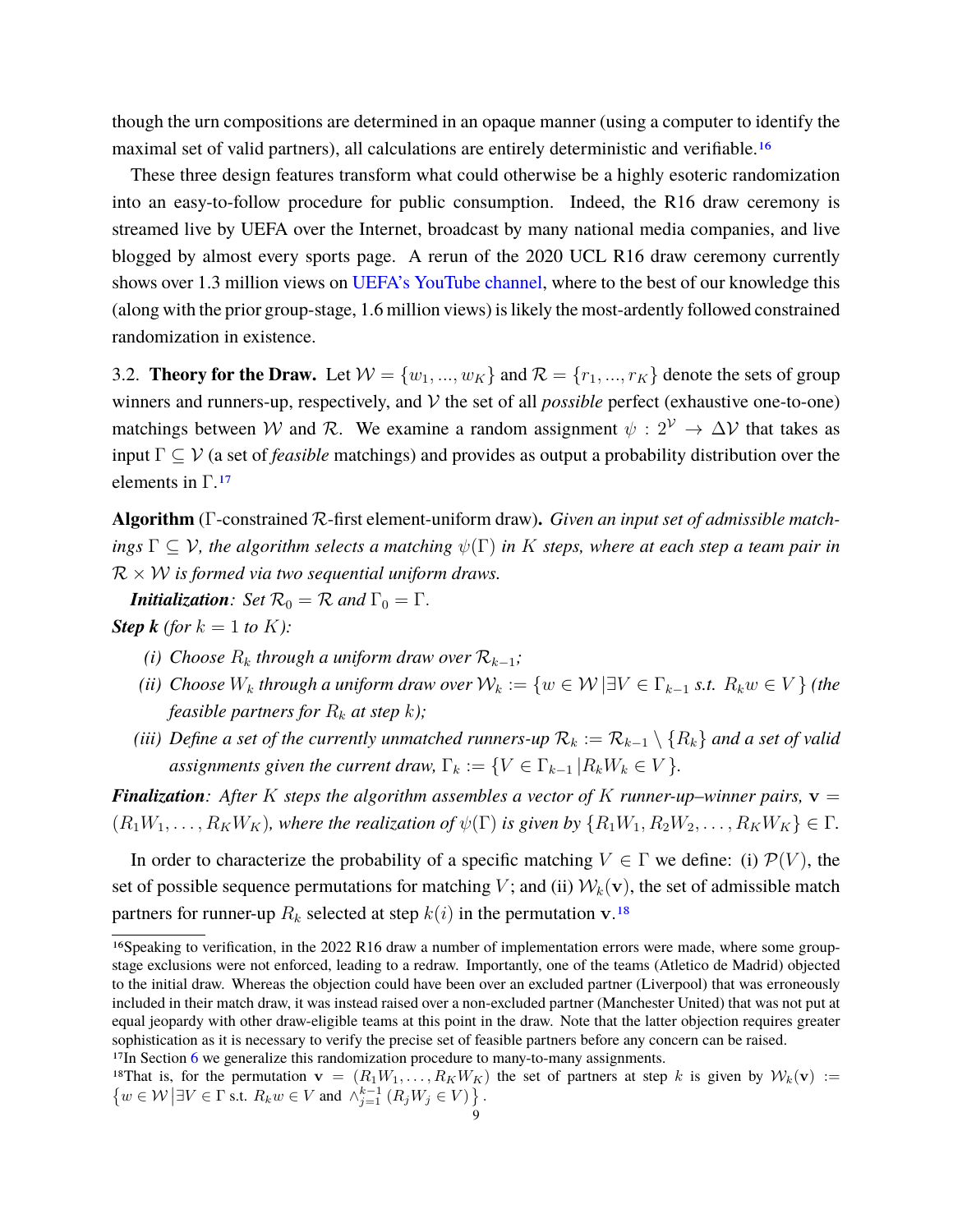**Proposition 1.** *Under the* Γ*-constrained* R*-first element-uniform draw the probability of any perfect matching*  $V \in \Gamma$  *is given by* 

$$
\Pr\left\{\psi\left(\Gamma\right) = V\right\} = \frac{1}{K!} \sum_{\mathbf{v} \in \mathcal{P}\left(V\right)} \prod_{k=1}^{K} \frac{1}{|\mathcal{W}_k(\mathbf{v})|}.
$$

*Proof.* See Online Appendix A. □

Proposition 1 indicates that more than  $K! \times |\Gamma|$  calculations are required to characterize the chosen lottery over  $\Delta\Gamma$ . Therefore, even though the cardinality of  $\Gamma$  can be substantially lower than K! due to constraints, the exact computation of Pr  $\{V\}$  involves between K! and  $(K!)^2$  steps.<sup>19</sup>

Given the characterization, a remaining question is the extent to which the above calculation can be simplified. Defining two randomization procedures as *distinct* if they induce different probabilities over the matchings in  $V$  we find that:

#### **Proposition 2.** *The* Γ*-constrained* R*-first element-uniform draw is distinct from:*

- *(i) A uniform draw over* Γ*;*
- *(ii) A sequential uniform draw of* Γ*-feasible team pairs;20*
- *(iii) The same draw where we switch the labeling of* R *and* W *(the* Γ*-constrained elementuniform draw where we draw from* W *first).*

*Proof.* See Online Appendix A for counter-examples. □

The first two parts of Proposition 2 indicate that the Γ-constrained R-first element-uniform draw is not equivalent to two computationally simpler algorithms, whereas the third part shows that the procedure is asymmetric, in the sense that it *does* matter which side you draw from first.21

The above characterizes the randomization procedure used by UEFA to assemble the R16 matching. For the UEFA application, the bipartite constraint is imposed by construction, and the input set of feasible matchings is given by

$$
\Gamma_H := \Big\{ V \in \mathcal{V} \Big| V \cap H = \emptyset \Big\},\
$$

where  $H = H_A \cup H_G \subset \mathcal{R} \times \mathcal{W}$  is a set of excluded team pairs, the union of the same-association exclusions  $H_A$  and the same-group exclusions  $H_G$ . As such, the excluded team-pairs in H vary across seasons depending on the group-level assignment and the composition of teams in the R16.

<sup>&</sup>lt;sup>19</sup>As such, calculating the entire probability distribution over  $\Delta$ *V* can be computationally taxing even for our application with  $K = 8$ . The main takeaway from the result is that Monte Carlo simulations are best suited for our applied section. 20That is, we consider a sequential uniform draw of feasible match pairs, where if the draw has already selected pairs in the set  $V_t$  the draw is a uniform over:  $\mathcal{M}(V_t) := \{ rw \in \mathcal{R} \times \mathcal{W} \mid \exists V \in \Gamma \text{ with } rw \in V \land V_t \subset V \}.$ 

<sup>21</sup>While distinct, in our particular setting the three draw procedures lead to only marginally different outcomes. Consequently, expected assignments under the UEFA procedure can be approximated fairly well by a uniform draw over Γ, which generates assignment probabilities in fractions of second.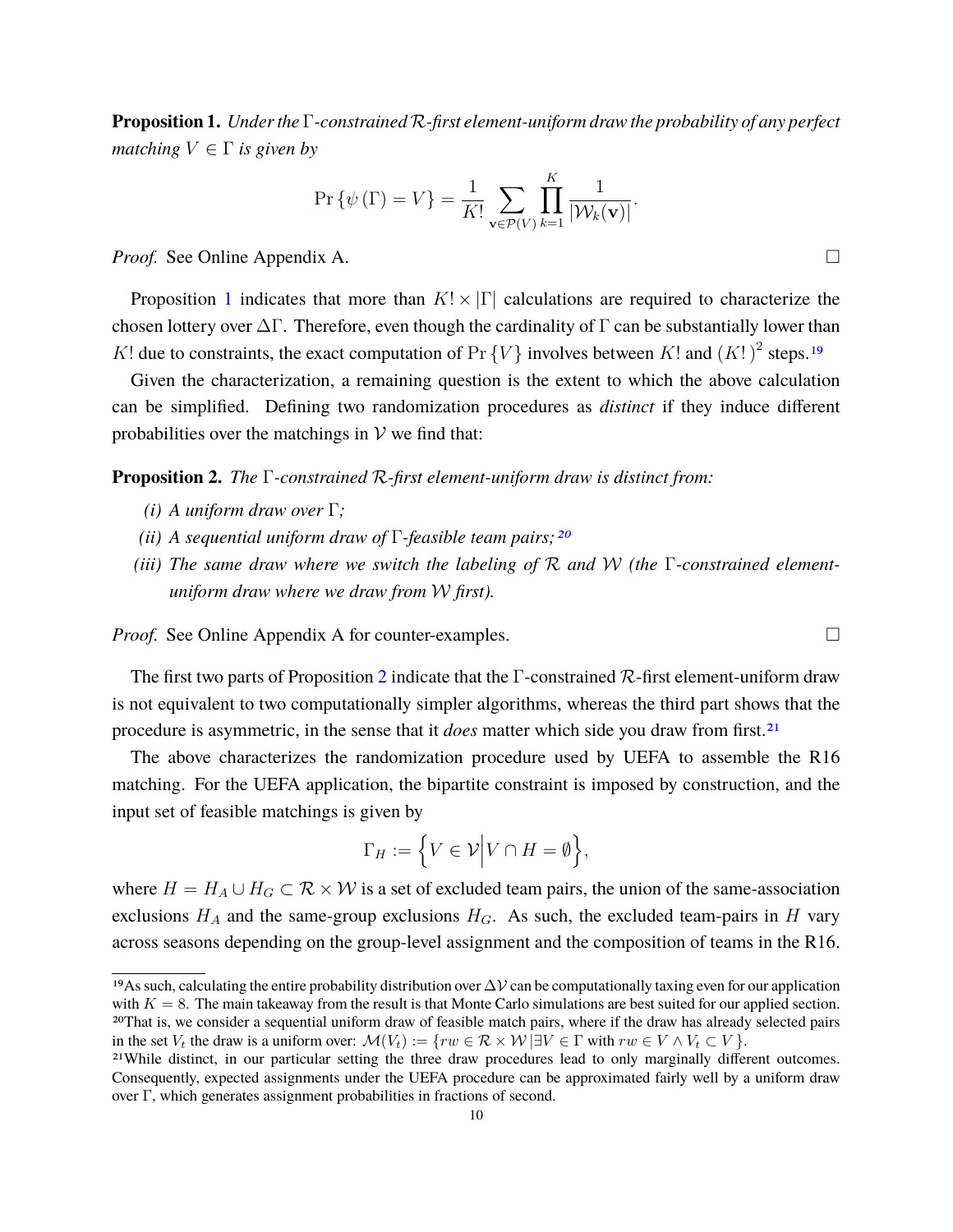

Figure 2. Possible matchings against same-nation exclusions *Figure details:* Red dashed line indicates a fitted exponential relationship with the intercept constrained to 14,833.

In the absence of the association constraint, the tournament has 14,833 possible R16 matchings, where each same-nation exclusion further reduces the number of valid assignments in  $\Gamma_H$ <sup>22,23</sup> Across the 19 seasons under consideration, the number of valid assignments ranged from 2,002 in the 2020 season to 6,304 in 2011 to 9,200 in 2006. We graph the relationship between the number of possible matchings and the number of same-nation exclusions within the association constraint  $H_A$  in Figure 2. While the number of feasible assignments is not purely a function of the number of exclusions (it depends on their arrangement too) the relationship in question can be approximated by an exponential function, where each additional same-nation exclusion in  $H_A$ decreases the number of possible matchings by 15 percent.

## 4. Constraint Effects in the UEFA Draw

This section highlights the effects of the matching constraints on teams' tournament outcomes. Section 4.1 discusses the nature of the distortions generated by the tournament's matching constraints. Section 4.2 defines two measures of the effects from the constraints and quantifies them across the 19 UCL seasons under consideration.

4.1. **Example Expected Assignment in the R16.** In Table 1 we provide an example of the expected assignment matrix under the UEFA procedure for the R16 in the 2018 season. Each row represents

<sup>22</sup>See Table C.2 in Online Appendix C for the number of same-nation exclusions generated by each national association between 2004–22.

<sup>&</sup>lt;sup>23</sup>A political constraint also excludes Russian teams from being drawn against Ukrainian teams. In what follows, we re-interpret this restriction as a part of the association constraint.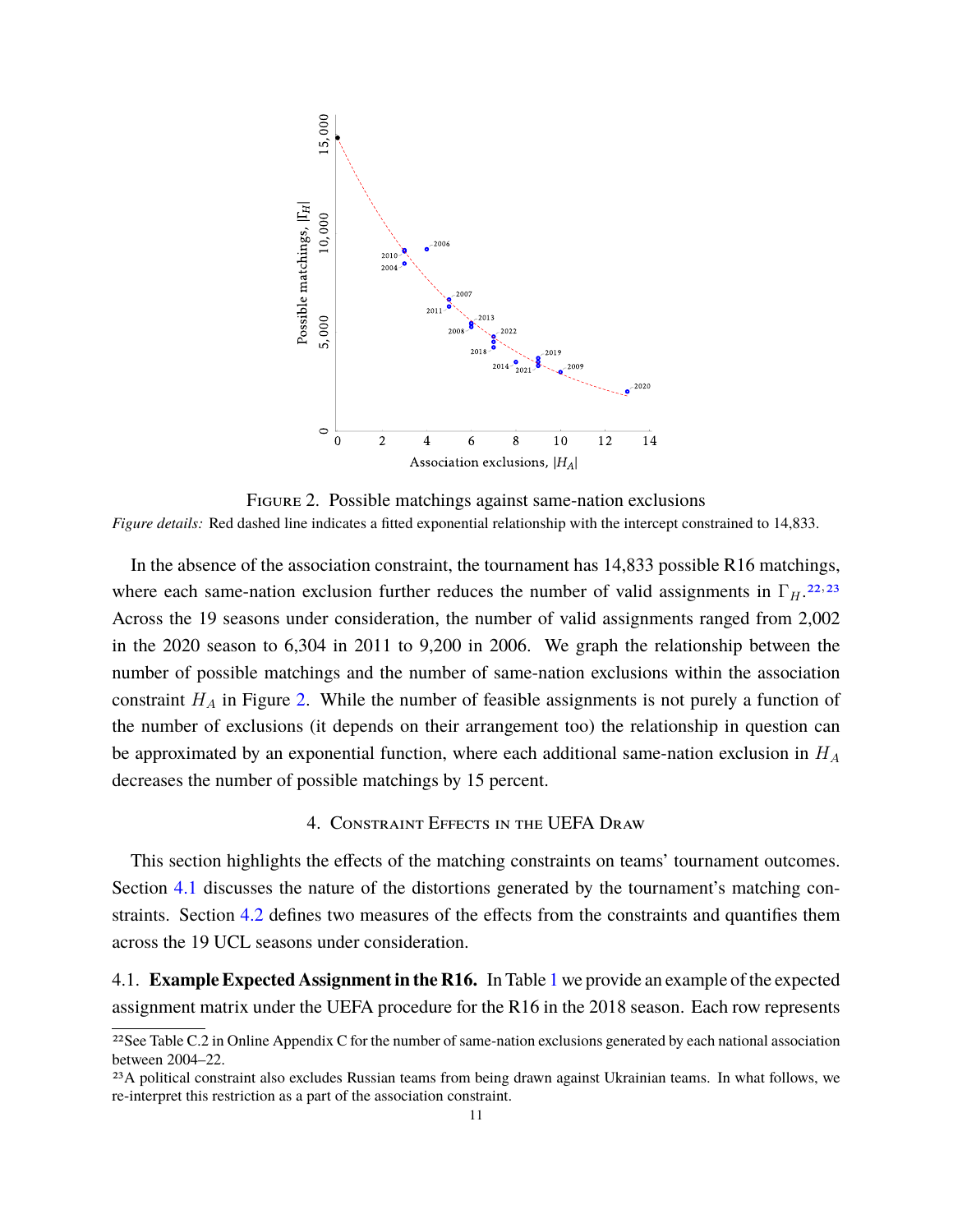|                     | <b>Basel</b> | Bayern<br><i>Munchen</i> | Chelsea  | Juventus | Sevilla  | Shakhtar<br>Donetsk | Porto    | Real<br>Madrid |
|---------------------|--------------|--------------------------|----------|----------|----------|---------------------|----------|----------------|
| Manchester United   | $0(H_G)$     | 0.148                    | $0(H_A)$ | 0.183    | 0.183    | 0.155               | 0.148    | 0.182          |
| Paris Saint-Germain | 0.109        | $0(H_G)$                 | 0.294    | 0.128    | 0.128    | 0.108               | 0.105    | 0.128          |
| Roma                | 0.159        | 0.151                    | $0(H_G)$ | $0(H_A)$ | 0.189    | 0.160               | 0.152    | 0.189          |
| <b>Barcelona</b>    | 0.149        | 0.144                    | 0.413    | $0(H_G)$ | $0(H_A)$ | 0.150               | 0.144    | $0(H_A)$       |
| Liverpool           | 0.159        | 0.151                    | $0(H_A)$ | 0.189    | $0(H_G)$ | 0.160               | 0.152    | 0.189          |
| Manchester City     | 0.156        | 0.148                    | $0(H_A)$ | 0.183    | 0.184    | $0(H_G)$            | 0.148    | 0.183          |
| <b>Besiktas</b>     | 0.109        | 0.105                    | 0.293    | 0.128    | 0.128    | 0.108               | $0(H_G)$ | 0.129          |
| Tottenham Hotspur   | 0.160        | 0.152                    | $0(H_A)$ | 0.189    | 0.189    | 0.159               | 0.151    | $0(H_G)$       |

TABLE 1. Expected assignment matrix for the 2018 R16 draw

a group winner, and each column a runner-up, so the row- $i$ –column- $j$  cell indicates the probability that the  $(i)$ -pair is selected within the R16 matching.<sup>24</sup>

The constraints in the 2018 draw are as follows: First, along the diagonal, the probability for each match is zero, reflecting the eight exclusions implied by the group constraint  $H_G$ . Second, seven same-nation matches are excluded reflecting the 2018-specific association constraint  $H_A$ . Finally, all rows and columns sum to exactly one, as each represents the marginal match distribution for the respective team through the bipartite constraint.25

Despite having uniform selections at each point in the draw, the match likelihoods are far from equal, due to asymmetries generated by the association constraint.<sup>26</sup> For illustration, consider Paris Saint-Germain in the 2018 season, the second row of Table 1. As the only French team in the 2018 knockout stage Paris Saint-Germain have no same-nation exclusions and thus, seven feasible match partners. However, the likelihoods of the seven match-ups vary substantially, where the probability that the French team plays Chelsea is almost three times larger than the probability they play either Basel, Shaktar Donetsk, or Porto (columns 1, 6, and 7).

4.2. **Quantifying the Association-Constraint Effect.** Below, we further analyze the unequal match chances illustrated in Table 1 by formally quantifying the distortions generated by the association constraint. First, we measure the *monetary effect* of imposing the constraint in terms of expected prize money—though the monetary distortions are not easily interpretable as fairness distortions, since the size of the monetary effect vary with the teams' underlying ability. Then, we quantify the *distortive effect* of the constraint by focusing on the difference in match chances for teams with a common partner, providing a better proxy for the observed inequality, as the association constraint is agnostic as to the teams' identity.

<sup>&</sup>lt;sup>24</sup>We calculate all probabilities with a Monte Carlo simulation of size  $N = 10^6$ , which results in 95 percent confidence intervals for each probability within  $\pm 0.001$  of the given coefficient (see Proposition 4 in the Online Appendix).

<sup>25</sup>The expected assignment matrices for the R16 draw in the remaining seasons can be found in Online Appendix D. <sup>26</sup>The bipartite and group constraints impose symmetric restrictions, leading to an equal probability of matching with every non-excluded partner. Consequently, without the association constraint, the expected assignment would have a one-in-seven chance (0.143) for each off-diagonal entry.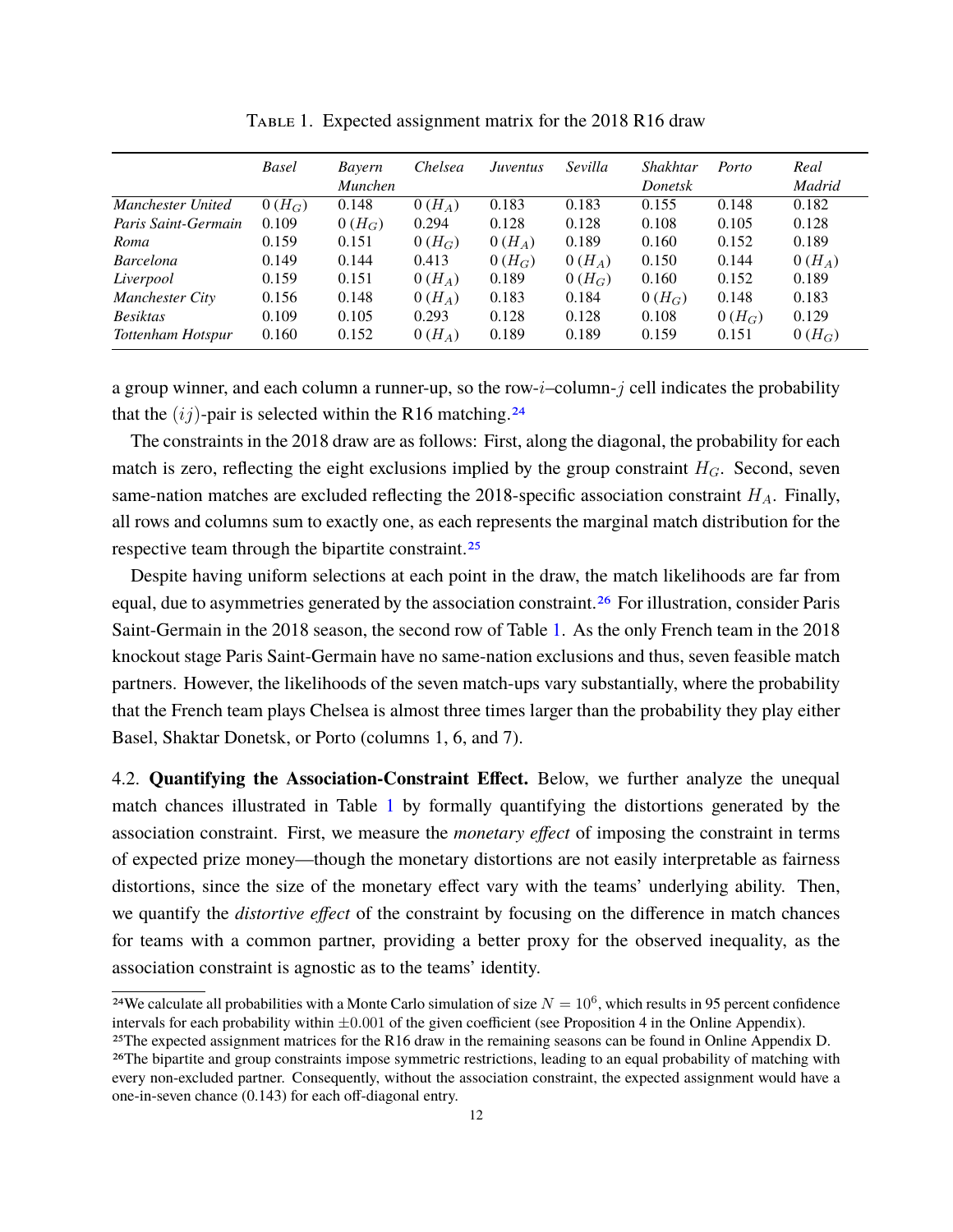Focusing on the 19 UCL seasons in 2004–22 we find that:

**Result 1.** *The association constraint imposed on the R16 matching generates substantial effects by: (i) altering expected tournament prizes by up to a million euro, the monetary effect; and (ii) creating large inequalities in the match chances for otherwise comparable teams, the distortive effect.*

*Evidence for Result 1 (i):* In order to measure the association-constraint effect on expected tournament prizes we first estimate a commonly used structural model for football-game outcomes (the bivariate Poisson, see Maher, 1982; Dixon and Coles, 1997). The model produces seasonspecific estimates of attacking and defensive performance of each R16 team in each season in 2004–22. Armed with these estimates and data on the team prizes awarded for reaching each stage of the competition,27 we simulate the tournament outcomes and calculate the *expected* prize for each team  $i$  in each season  $t$ , under each realized R16 matching. As the parameter estimation is standard in the literature, we relegate the details to Online Appendix B.

To estimate the monetary effect of the association constraint we calculate differences in the expected prize money under the current UEFA draw (input set  $\Gamma_{H_A \cup H_G}$ ) and a counterfactual procedure that drops the association constraint (input set  $\Gamma_{H_G}$ ).<sup>28</sup> By construction, teams with a positive association-constraint effect are those benefiting from the constraint, whereas those with a negative value are being disadvantaged. Across all 19 UCL seasons, the association-constraint effect has a standard deviation of 0.3 million euro (it is mean-zero within each season by construction) and a range of 2 million euro: a cost of 0.8 million euro to Arsenal in the 2014 season (eliminated in the 2014 R16) and a subsidy of 1.2 million euro to Real Madrid in the 2017 season (the 2017 tournament champion).

In Figure  $3(A)$  we illustrate the range in the association-constraint effect (defined as the difference between the maximal and minimal effect across the sixteen teams) for each season on the vertical axis, against the number of same-nation exclusions on the horizontal. The illustrated relationship indicates that the association-constraint effect increases in the number of same-nation exclusions. In particular, we find that ten association exclusions lead to an expected range of approximately 1.5 million euro.

*Evidence for Result 1 (ii):* We next quantify the constraint effect on the chances of each match pair and specifically, on the inequality over team's treatment in an ex-ante sense. Our fairness objective measures the average absolute difference in the match likelihoods across all pairwise comparisons

<sup>27</sup>We use tournament prize amounts from the 2019 season: from a minimum of approximately 19 million euro for a team exiting at the R16, to just over 48 million euro for the team winning the tournament. Actual earnings are substantially larger as they also include media payments, so our figures underplay the size of the effects.

<sup>&</sup>lt;sup>28</sup>In detail, we first draw  $J = 1,000$  R16 matchings,  $\{V_j\}_{j=1}^J$ , under each of the two draw procedures. Then, for each realized R16 matching  $V_j$  we simulate the remaining tournament outcomes  $S = 1,000$  times (the R16 home/away games, QF and SF home/away games, and the final game on neutral soil) using the estimated bivariate Poisson model.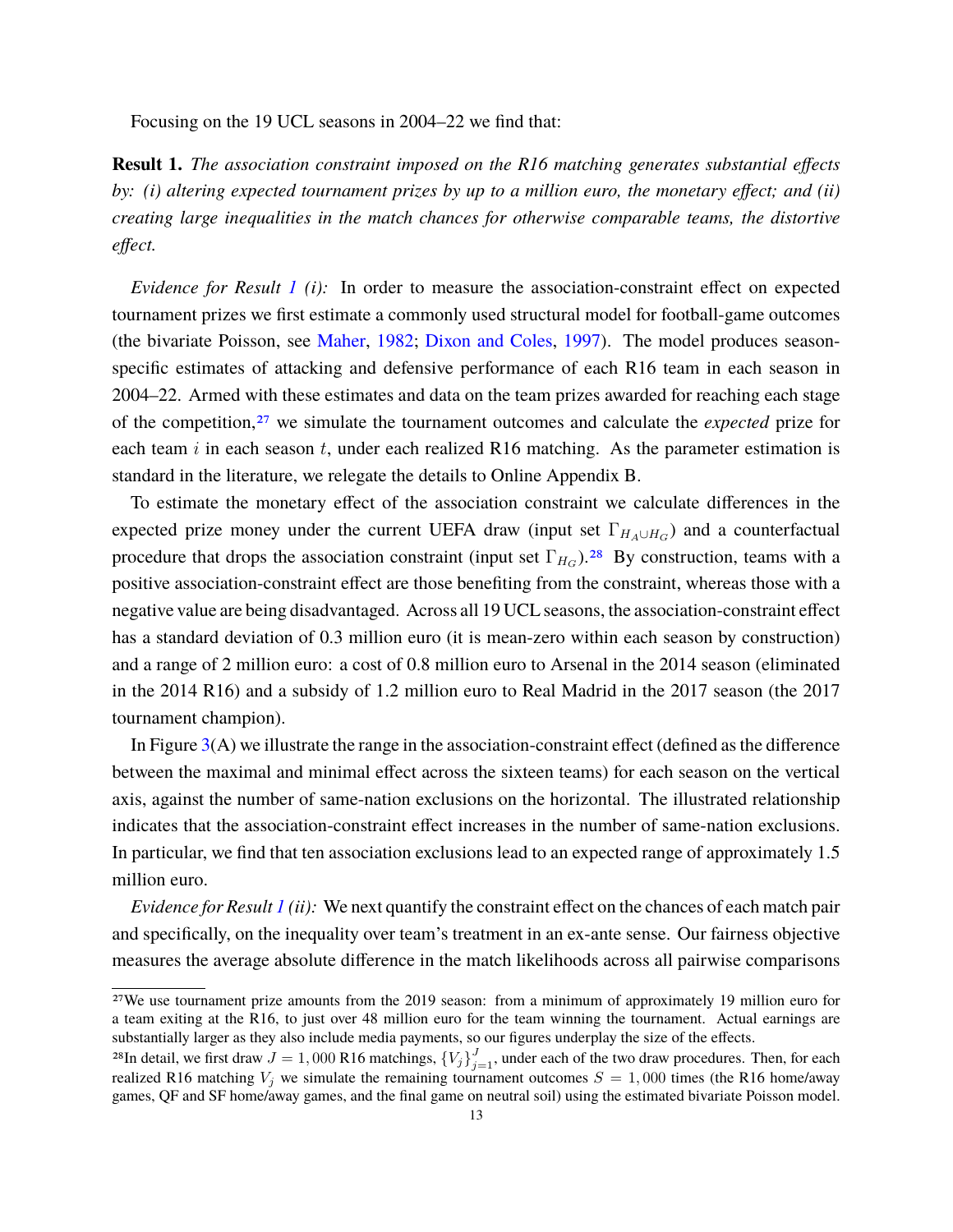

FIGURE 3. Effects from imposing the association constraint *Figure details:* Red dashed line indicates fitted linear relationship.

that are not directly excluded by the constraints. That is, teams  $i$  and  $j$  can be compared on their chance of matching with another team  $k$  if neither  $ik$  nor  $jk$  are directly excluded. For any expected assignment matrix A, where  $a_{ik}$  indicates the probability that ik is selected, we measure the distortion between teams i and j as  $|a_{ik} - a_{ij}|$ . Then, taking averages across all possible comparisons, we define our fairness distortion by:

$$
Q(\mathbf{A};H) = \frac{1}{|\Upsilon_H|} \sum_{(ik,jk)\in\Upsilon_H} |a_{ik} - a_{jk}|,
$$

where the set of pairwise comparisons that are not directly excluded is given by:

$$
\Upsilon_H := \left\{ (ik, jk) \, | i, j \in \mathcal{W}, k \in \mathcal{R}, ik, jk \notin H \right\} \bigcup \left\{ (ki, kj) \, | k \in \mathcal{W}, i, j \in \mathcal{R}, ki, kj \notin H \right\}.
$$

For example, in a hypothetical season with no same-nation exclusions within the association constraint the distortion measure Q has a minimum at zero (a fully symmetric match chance across the seven unconstrained teams) and a maximum at  $\frac{2}{7}$  (a degenerate assignment).

In Figure  $3(B)$ , we graph the fairness measure Q for the UEFA randomization's expected assignment matrix in each season in 2004–22 on the vertical axis, against the number of same-nation exclusions on the horizontal. The illustrated relationship indicates that the association constraint substantially distorts the fairness in the ensuing draw. In particular, we find that ten association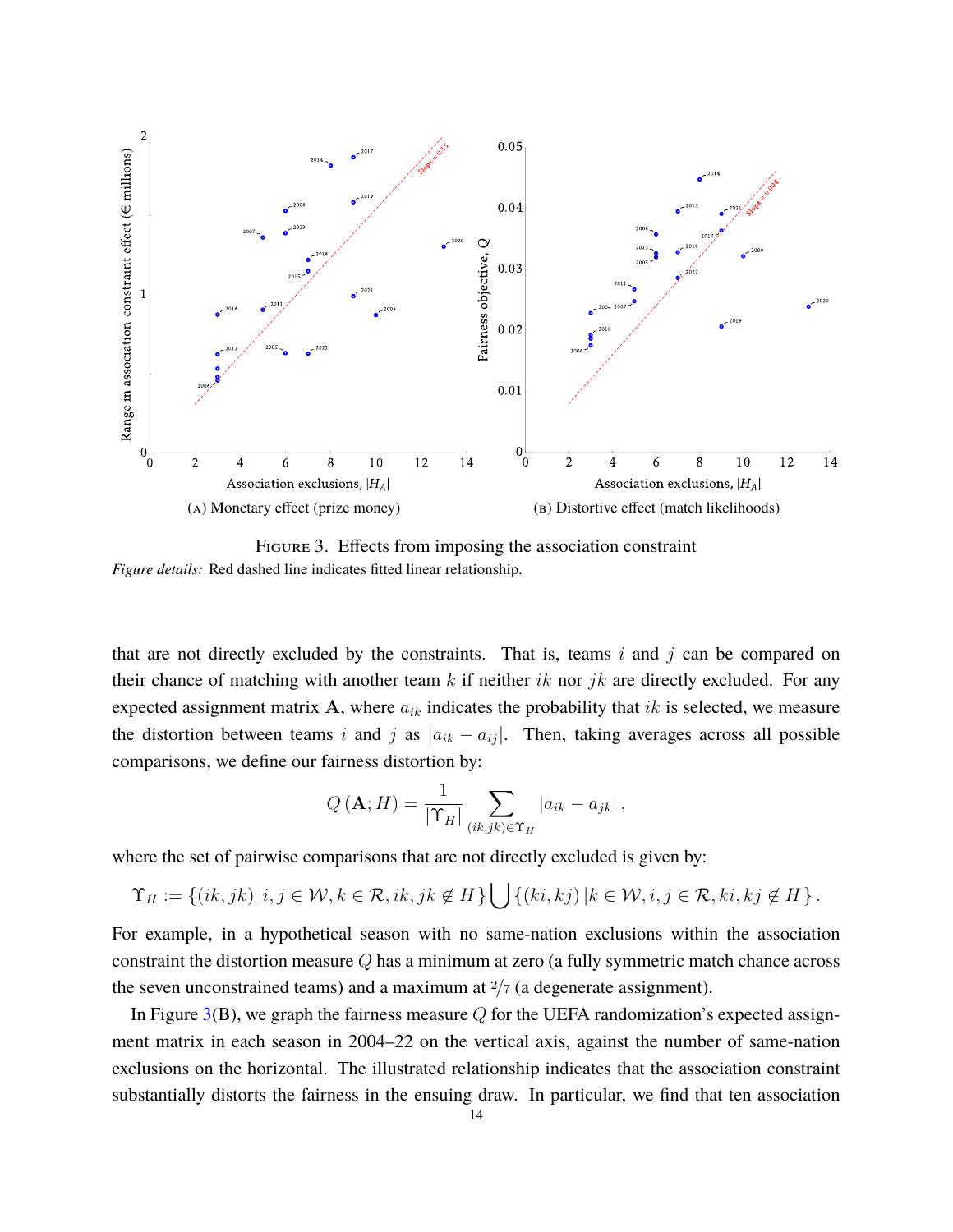exclusions cause an expected difference in the match chances for two comparable teams of approximately 4 percentage points. This represents a large relative swing of approximately one-third compared to a one-in-seven match chance were we to drop the association constraint (and conduct a uniform draw over the seven non-group partners).

While Result 1 points to quantitatively large spillovers from the association constraint, we next show that there is only limited scope to ameliorate these effects through a better randomization procedure.

## 5. Near-Optimality of the UEFA Procedure

A natural question raised by the fairness distortions in Result 1 is whether there exists a *better* randomization, one that can reduce the inequality in match chances. In order to answer this question comprehensively, one would need to optimize over all assignment lotteries, a non-trivial and computationally complex problem, especially given high dimensionality of  $\Delta\Gamma_H$ . To address this concern we turn to the core result in Budish et al. (2013), which states that as long as the constraint structure can be separated into a bihierarchy, any expected assignment matrix satisfying the constraints is implementable as a lottery over constrained assignments.<sup>29</sup>

# **Proposition 3** (Implementability)**.** *For any bi-stochastic expected assignment matrix* A *satisfying a series of match exclusions* H *there exists an equivalent lottery over the perfect matchings in*  $\Delta\Gamma_H$ .

*Proof.* Per Theorem 1 in Budish et al., it is sufficient to provide any bihierarchy construction over the constraints in  $H$ . As such, the UEFA matching constraints can be decomposed into a bihierarchy over: (i)  $\mathcal{H}_1$ , the bi-stochastic constraint that each group runner-up is matched to exactly one winner; and (ii)  $\mathcal{H}_2$ , the bi-stochastic constraint that each group winner is matched to exactly one runner-up, and each of the singleton exclusions in H. (For a formal construction see Online Appendix A.)  $\Box$ 

This result implies that as long as one can define the optimization objective over expected assignments, any optimization problem over  $\Gamma_H$  (a space with  $O(K!)$ ) degrees of freedom) can be relaxed without loss of generality to an optimization problem over expected assignment matrices satisfying the constraints  $(O(K^2)$  degrees of freedom). Hence, for our specific UEFA application with  $K = 8$ , Proposition 3 reduces the degrees of freedom by two orders of magnitude. That is, across the 19 UCL seasons between 2004–22 the degrees of freedom in the optimization problem are reduced from 2,000–10,000, when searching over  $\Delta\Gamma_H$ , to 30–40, when optimizing over expected assignment matrices.

<sup>29</sup>A constraint structure H is termed a *hierarchy* if all of the component constraints are either nested (for example, the sum-to-one constraint for team i, and the singleton exclusion  $ij$ ) or disjoint (for example, the sum-to-one constraint for team k and the singleton exclusion ij for  $k \neq i, j$ . A constraint structure H is termed a *bihierarchy* if it can be expressed as the union of two disjoint hierarchies. See Definition 3 in Budish et al. for a precise statement.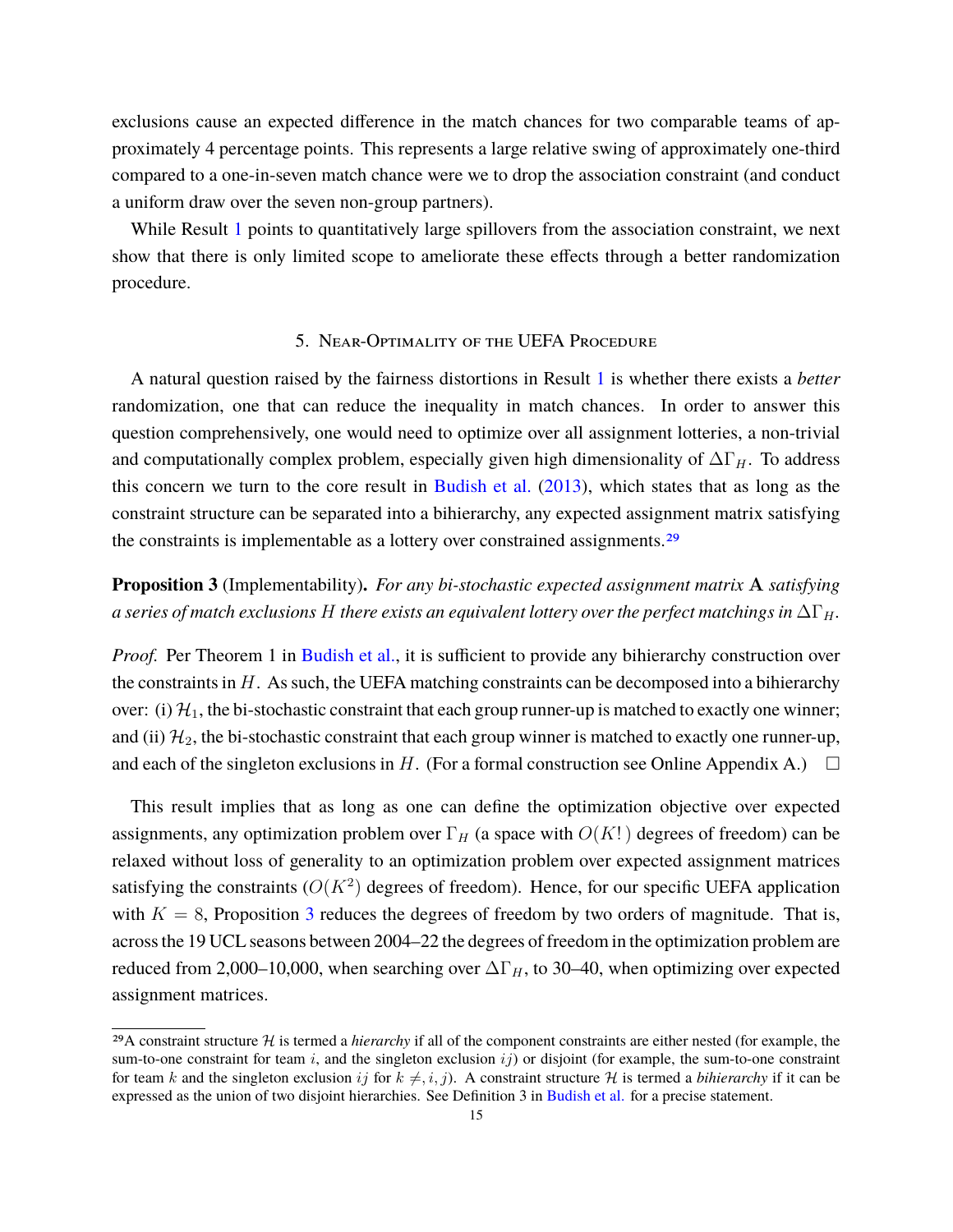5.1. **Examining the 2004–22 UCL Seasons.** In order to investigate whether the UEFA procedure is close to a constrained-best we use Proposition 3 to conduct a computationally tractable optimization, with the fairness distortion measure Q as an objective. Specifically, we define an optimal expected assignment as one that solves the following problem:

$$
\mathbf{A}^* := \argmin_{\mathbf{A}} Q(\mathbf{A}; H),
$$

subject to the matching constraints: (i)  $\forall ij \in H : a_{ij} = 0$ ; (ii)  $\forall ij : 0 \le a_{ij} \le 1$ ; (iii)  $\forall i$ :  $\sum_k a_{ik} = \sum_k a_{ki} = 1.$ 

By comparing the optimal expected assignment  $\mathbf{A}_t^{\star}$  in each season  $t$  with the expected assignment under the current UEFA draw  $\hat{\textbf{A}}_t$  we arrive at the following result:

**Result 2.** *While the UEFA randomization is not optimal with respect to the fairness measure* Q*, it comes quantitatively close to a constrained-best.*

*Evidence for Result* 2: In Figure 4 we graph the fairness-distortion measure Q for the fairnessoptimized expected assignment  $A_t^*$  on the vertical axis, against the value under the current draw procedure  $\hat{\textbf{A}}_t$  on the horizontal, for each season  $t$  between 2004–22. While some improvements are possible across the realized constraints, the gain from a fairness-optimal randomization is marginal. On average, we find that optimization can reduce the fairness distortions by approximately a tenth (which corresponds to the estimated slope in Figure  $\frac{4}{10}(0.90)$ .  $\frac{30}{31}$ 

Against the small potential benefits from a fairness-optimized randomization there are large prospective costs in giving up the simple implementation. Procedures yielding the optimal expected assignment  $A^*$  as a lottery over  $\Gamma_H$  are potentially complex in comparison to the current randomization, as the draw are most likley assembled over complete matchings, rather than over the component parts,  $32,33$  Put against the implementation cost of reduced transparency, a reduction in the average match-chance difference from 5 to 4.5 percentage points seems marginal.

<sup>30</sup>Similar qualitative results hold when we repeat the analysis over the following alternative objectives: minimizing the squared differences in match probabilities; minimizing the differences between the maximal and minimal positiveprobability matches for each team; minimizing the average Kullback-Leibler divergence for each team. Given the similar results across these different measures, we focus on the pairwise distortion measure  $Q$ , which has the benefit of a simpler interpretation.

<sup>&</sup>lt;sup>31</sup>To add context to our conclusion that the UEFA procedure comes very close to the constrained best, we analyze the performance of a reasonable modification of the current UEFA procedure. Instead of uniformly drawing a team at step  $k(i)$ , we fix the ordering from  $R$ —matching the most-constrained teams first—but continue to uniformly draw feasible match partners at step  $k(i)$ . In Figure C.1 in Online Appendix C we illustrate that this simple modification aimed at matching the most-constrained teams first yields a loss in efficiency four times larger than for the current UEFA algorithm.

 $32$ See Online Appendix B to Budish et al. (2013) for a construction.

<sup>&</sup>lt;sup>33</sup>While there may exist a simple modification of the current assignment rule that would result in fairer match-ups, none of the distinct procedures detailed in Proposition 2 achieve such an end (see Figures C.2–C.4 in Online Appendix C).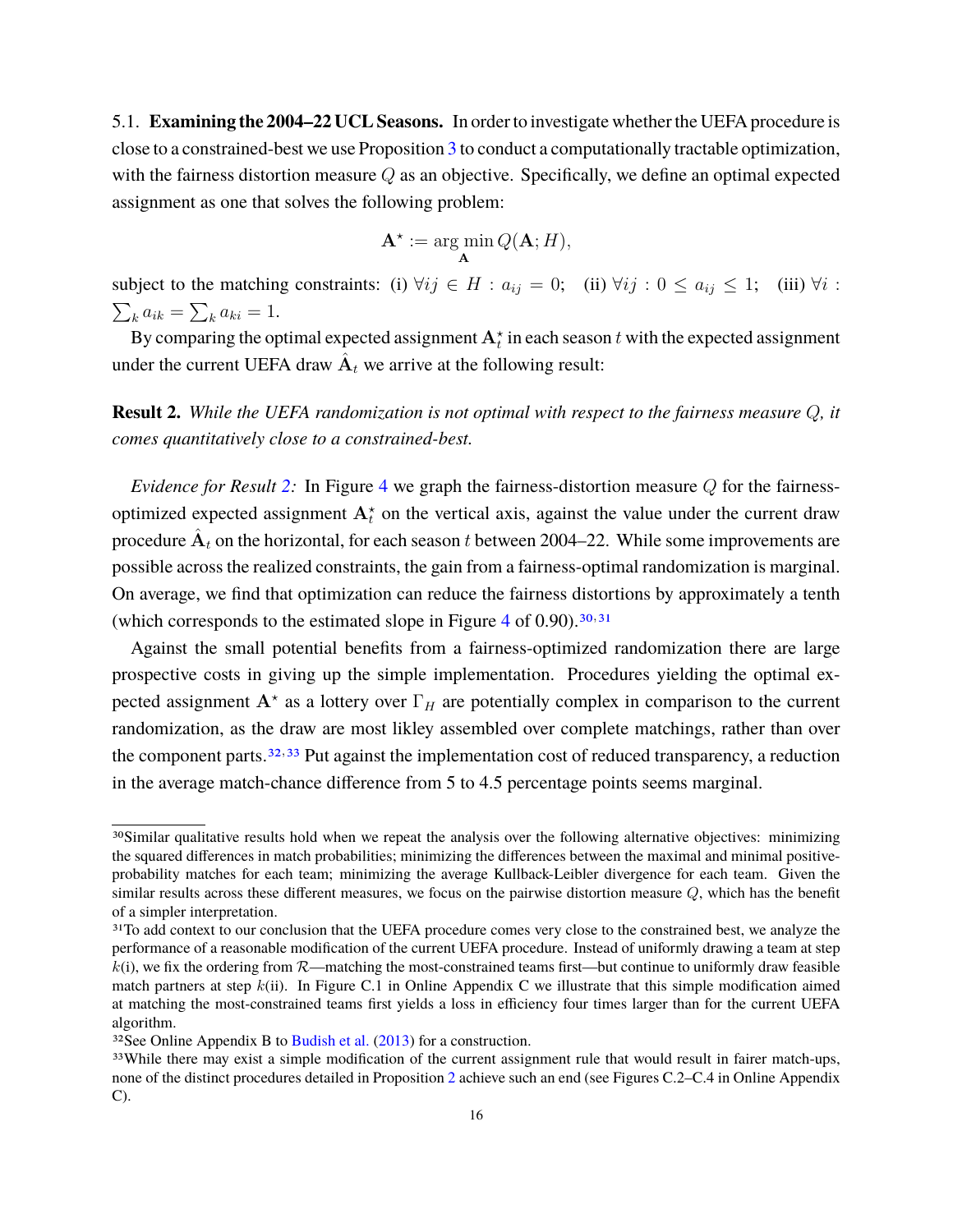

Figure 4. Comparison of fairness distortion measure Q: optimal vs. current UEFA procedure

*Figure details:* Red dashed line indicates fitted linear relationship.

Summarizing the section, the thrust of our analysis has shown that despite substantial distortions generated by the constraints, the transparent element-uniform approach to randomizing the R16 assignments between 2004–22 is very close to optimal in fairness terms. Now, we extend this result outward and show that near-optimality of the UEFA randomization continues to hold for a variety of simulated alternatives that differ with respect to the scale of the matching problem, the number of exclusion constraints, and the degree of constraint dispersion across the expected assignment matrix. Hence, we find that for settings where a manager attempts to generate a fair matching between two groups under a series of exclusion constraints, the element uniform procedure is not only transparent to outside observers, it also comes very close to a first-best procedure in fairness terms.

5.2. **Examining Simulated Draws.** Above we demonstrate that the UEFA procedure is close to a constrained-best for all UCL seasons across 2004–22. We now augment that result by demonstrating that the same property holds under an array of simulated alternatives:

**Result 3.** *The element-uniform randomization for a perfect one-to-one matching with direct exclusions* H *continues to be close to a constrained-best as we shift: (i) the number of constraints* |H|*, (ii) the likely location of the constraints within the expected assignment matrix, and (iii) the underlying dimension of the assignment problem* K*.*

*Evidence for Result 3 (i)-(ii):* We use an array of Monte-Carlo simulations, covering hundreds of thousands of constraint structures. For ease of interpretation, for each simulated constraint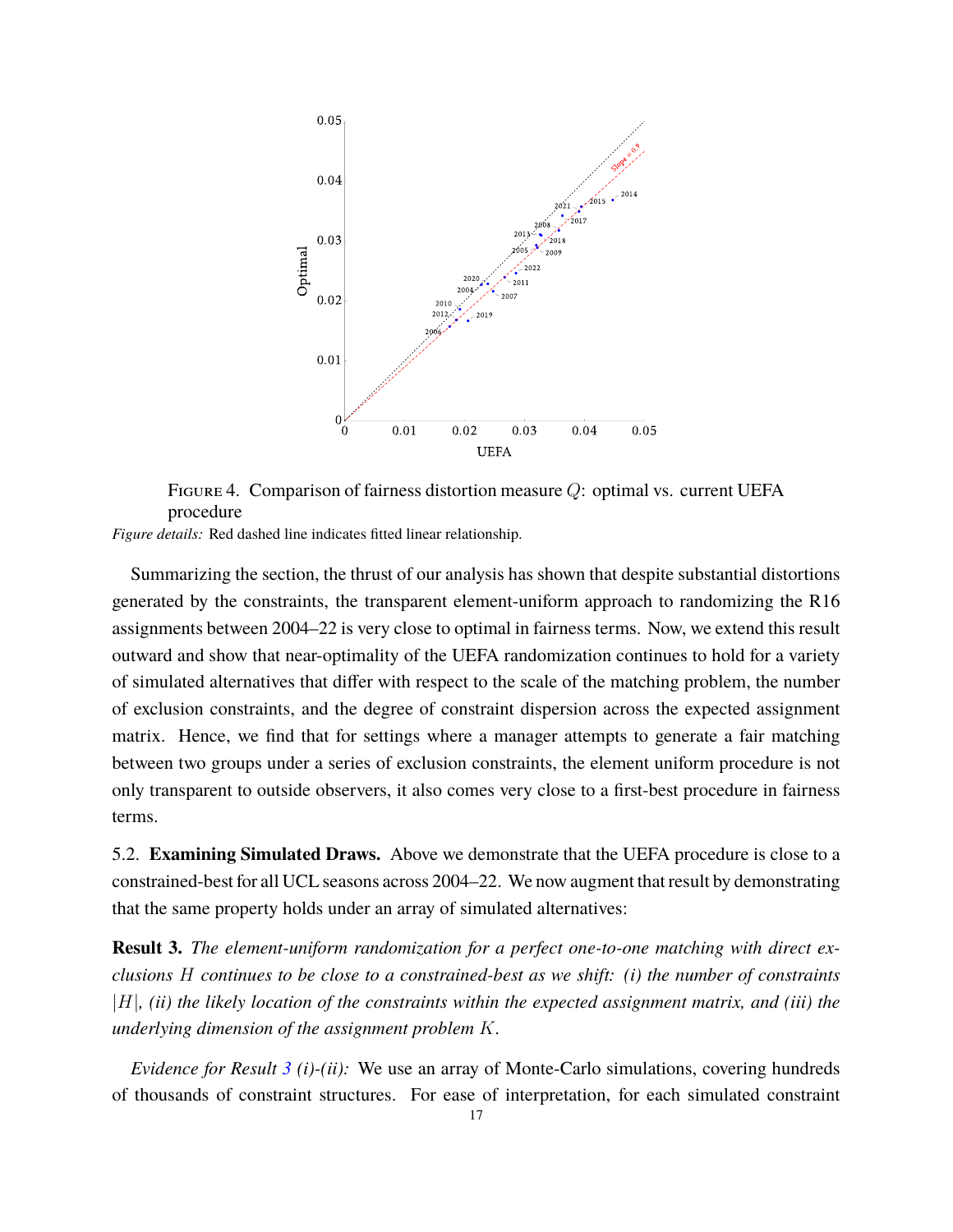

Figure 5. Efficiency loss CDFs across simulations

structure we measure the efficiency loss from using the element-uniform draw as opposed to a fairness-optimized randomization via

$$
\phi = \frac{Q(\mathbf{A}; H) - Q(\mathbf{A}^{\star}; H)}{\overline{Q}_{\emptyset} - Q(\mathbf{A}^{\star}; H)},
$$

where  $\overline{Q}_\emptyset = \frac{2}{K}$  denotes the maximum value of Q for a degenerate assignment under neither group nor association constraint.

In our simulations, we consider constraint structures where the bipartite and group constraints are fixed, but where we vary the number and arrangement of association exclusions within the association constraint. In particular, we vary: (i) the number of association exclusions, from  $|H_A| = 5$  to  $|H_A| = 20$  in unit increments; and (ii) the distribution of these exclusions across the assignment matrix (i.e. the relative chances of multiple exclusions in the same row or column).34

Figure 5 illustrates the empirical CDF for the efficiency loss  $\phi$  at  $K = 8$ . The results are pooled across values of  $|H_A|$ —as we do not observe any relative differences in  $\phi$  across  $|H_A|$  (per Figure 4 the effect is proportional)—but broken out by the correlation of the constraints within

<sup>&</sup>lt;sup>34</sup> For each exclusion-number parameter  $|H_A|$  we generate 30,000 constraint structures: one-third using conditional independence across each sequentially drawn exclusion; another third under a positive correlation, making sequentially drawn exclusions in the same row or column more likely; and the final third under negative correlation, with subsequently drawn exclusions in the same row or column less likely. For illustration, consider an eight-by-eight assignment problem with  $|H_A| = 5$ . *Conditional independence*: In order to generate a structure comprised of five conditionally independent constraints, we sequentially draw five pairs  $ij$  without replacement from the set of non-group pairs  $U = \{(ij) : i, j = 1, ..., K, i \neq j\}$ . *Positive (negative) dependence*: We sequentially draw five positively (negatively) correlated pairs, but where conditional on a draw  $(i^*j^*)$  we assign higher (smaller) sampling weights to pairs in the same row or column, making it more (less) likely that  $(i^*j)$  or  $(ji^*)$  is chosen. For full details (and precise sampling weights) see Online Appendix E.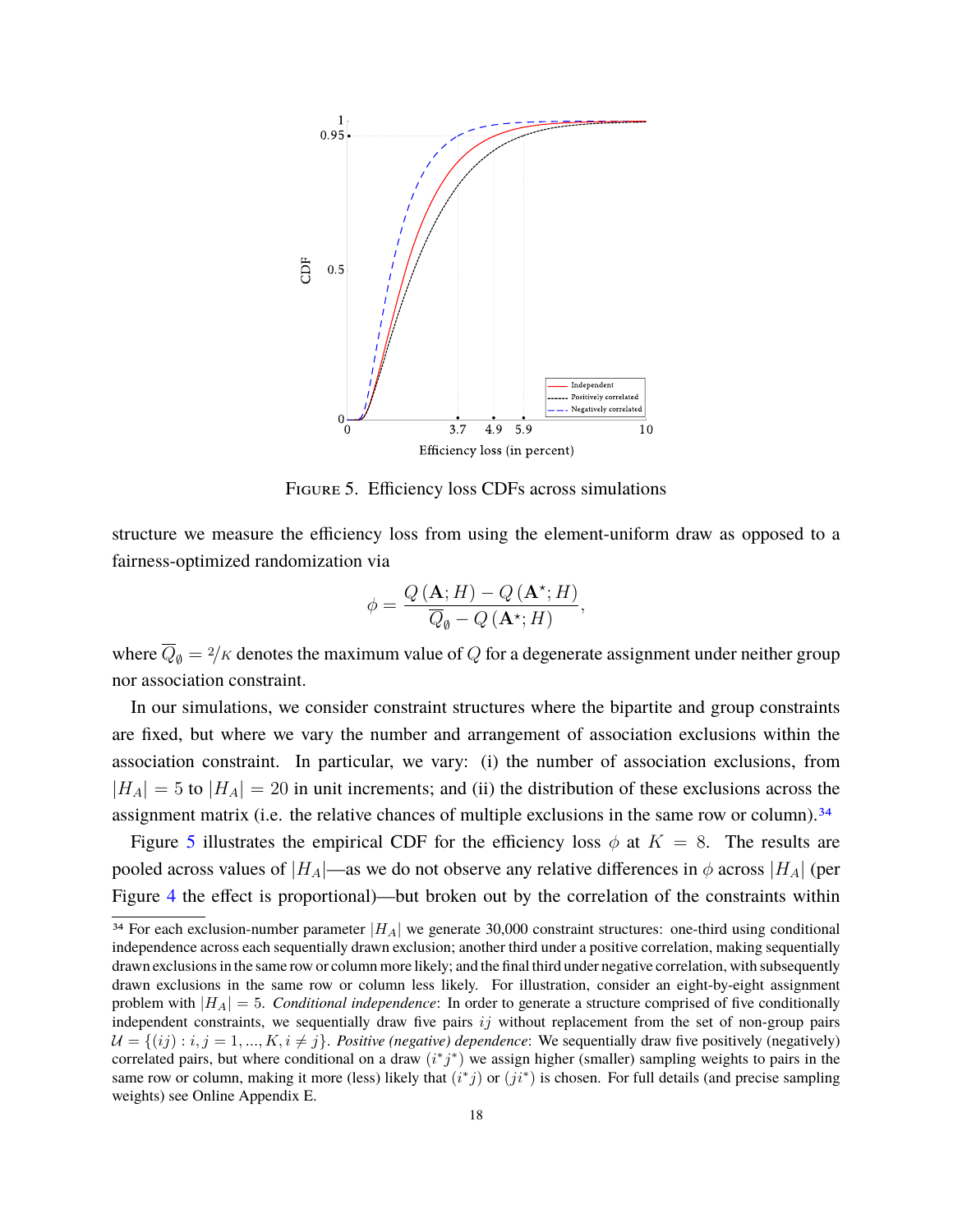the matrix, where the figure indicates a clear stochastic dominance relationship. The simulations suggest that the estimated efficiency loss of the element-uniform draw is largest when exclusions are more likely to fall in the same row or column—the case for the UCL R16 assignment problem given that many of the constraints stem from a relatively small number of associations—rather than spread more evenly across the expected assignment matrix. However, while the inefficiency of the element-uniform randomization does increase when the constraint locations are interrelated, the quantitative level of the effect remains small. Superimposed on Figure 5 we indicate that even when constraint locations are positively correlated, the 95 percent of the simulated constraint structures have relative efficiency losses of less than 5.9 percent (compare to the ten percent loss in Figure 4).

*Evidence for Result 3 (iii):* In addition to checking for near-optimality of the UEFA procedure at  $K = 8$ , we conduct simulations for  $K = 6$  and  $K = 7$ . Again, using randomly generated constraint structures (where  $|H_A|$  varies from  $|H_A| = 5$  to  $|H_A| = 20$ , and where exclusion locations are sequentially independent draws) we find that the UEFA assignment rule continues to be close to a constrained-best.<sup>35</sup> Using a linear regression model to examine how  $\phi$  responds to changes in K we find that the efficiency loss decreases by approximately 1.33 percentage points for every unit increase in the problem size. The simulation results therefore point to the efficiency loss for the element-uniform draw declining as the dimension of the problem increases.<sup>36</sup>

## 6. Discussion: Beyond the UEFA Application

Above we have analyzed the properties of the dynamic element-uniform randomization procedure used within the UEFA tournament setting, a matching environment where (A) the sought matching is a perfect one-to-one assignment; (B) the constraints on the process are direct exclusions; and (C) the constraints satisfy the bihierarchy condition from the main result in Budish et al. (2013). In this section we examine how managers might adapt the UEFA randomization together with the illustrated methods of analysis to more-general settings by relaxing properties (A) through (C).

We begin our analysis by generalizing the element-uniform randomization procedure to a manyto-many assignment problem under an arbitrary constraint structure. Next, we outline a first extension, where we soften the direct exclusion constraints used in the UEFA application (dropping properties B and C). By allowing greater flexibility in the constraints, we find that the elementuniform randomization is no longer close to optimal. To show that this is not necessarily driven by failure of the bihierarchy condition, we then outline a second extension for a many-to-many assignment that allows the constraint structure to be softer while still satisfying the bihierarchy condition (dropping properties A and B but keeping C). Again, we find that alternative randomizations can substantially improve fairness, concluding that near-optimality of the UEFA implementation seems

<sup>&</sup>lt;sup>35</sup>See Online Appendix E for more details and comparisons at differing  $K$  under the independently drawn same-nation exclusions.

<sup>36</sup>See Table C.3 in Online Appendix C for the estimation results.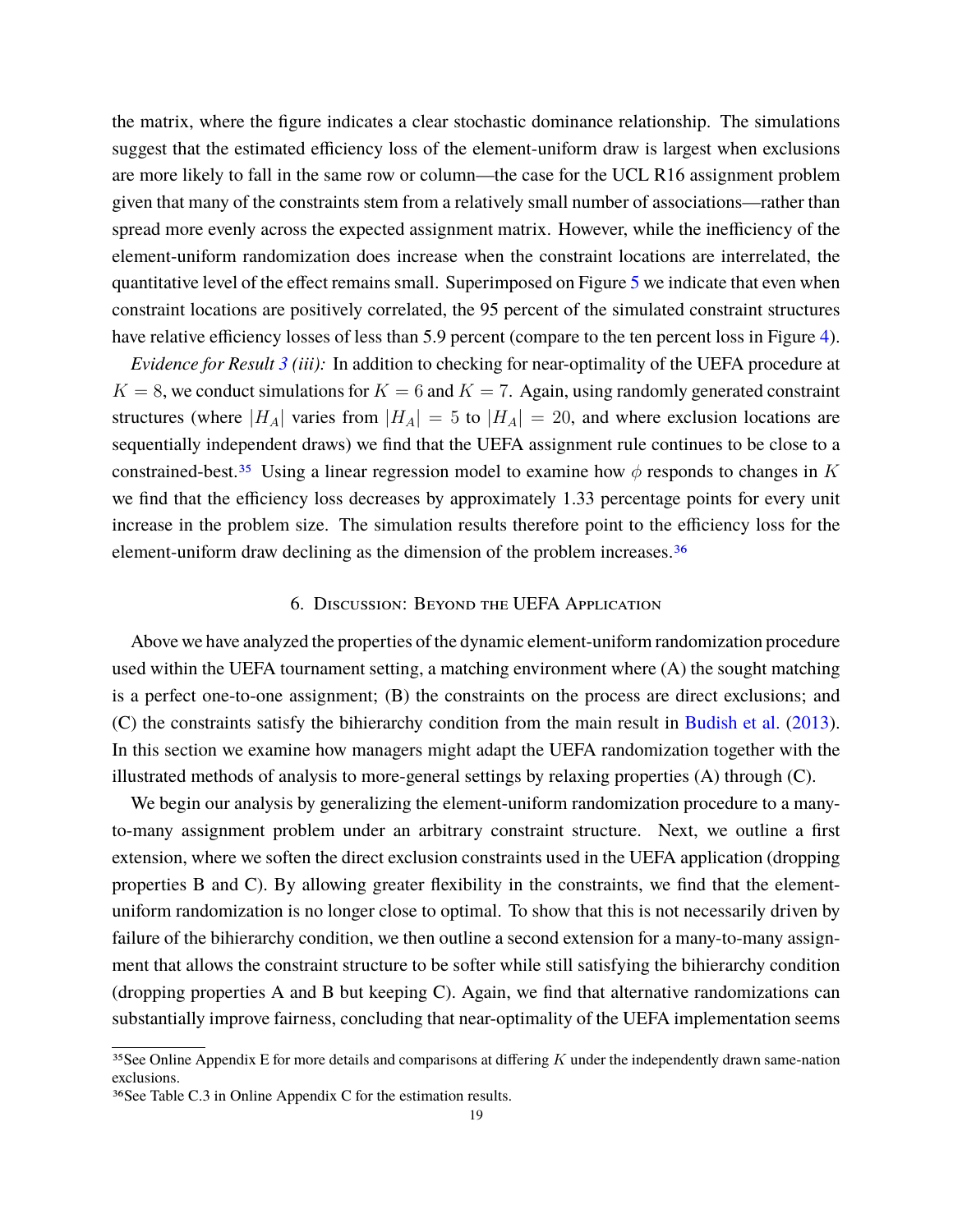to hang upon property B, that the imposed constraints are direct exclusions. While both extensions suggest a more negative result for the element-uniform randomization—as softer constraints temper managers' ability to use an element-uniform randomization as an out-of-the-box design—the analysis continues to demonstrate the usefulness of the techniques and methods developed. Moreover, it suggests that if problems with the element-uniform procedure stem from too many degrees of freedom in the constraints, there exists an easy and fruitful solution: adding further constraints.

6.1. **Theory for the many-to-many element-uniform draw.** In the generalized many-to-many randomization procedure, we retain a bipartite vertex structure, where a set of winners  $W =$  $\{w_1, \ldots, w_L\}$  must be assigned to a set of runners-up  $\mathcal{R} = \{r_1, \ldots, r_K\}$ . However, the universe of possible assignments is now far less constrained and given by  $\mathcal{V} = 2^{\mathcal{R} \times \mathcal{W}}$ , where each entry is a subset of the possible undirected edges between  $R$  and  $W$ . Moreover, note that rather than the one-to-one restriction in the UEFA application, where each entry in  $\mathcal{R} \cup \mathcal{W}$  acts as a vertex for exactly one edge (a perfect one-to-one match), the generalization allows each vertex to be a part of many separate edges.

Mirroring the definitions in Budish et al. (2013), constraints on the assignment are specified via a collection of edge sets  $\mathcal{H} = \{H_1, \ldots, H_N\}$ , where each  $H_j \subseteq \mathcal{R} \times \mathcal{W}$  has a corresponding lower and upper-bound on the permissible edge-count in any assignment. Feasibility of an assignment  $V \in \mathcal{V}$  under the constraint structure  $(\mathcal{H}, \mathbf{q}) := \left( H, \left[ \underline{q}_H, \overline{q}_H \right] \right)$ therefore requires that  $q_H \leq$  $|H \cap V| \leq \overline{q}_H$  for all  $H \in \mathcal{H}$  and so, the feasible assignment set is given by

$$
\Gamma(\mathcal{H}, \mathbf{q}) = \left\{ V \in \mathcal{V} \left| \underline{q}_H \leq |H \cap V| \leq \overline{q}_H \text{ for all } H \in \mathcal{H} \right. \right\}.
$$

For any input set of feasible assignments, the transparent element-uniform randomization can be generalized to the many-to-many setting as follows:

**Algorithm** (Many-to-many Γ-constrained element-uniform draw)**.** *Given an input set of admissible matchings*  $\Gamma \subseteq V$ , the algorithm selects a matching  $\psi(\Gamma)$  in a finite number of steps ( $K \leq |\cup_{V \in V} V|$ ), *where at each step* k *an edge*  $r_k w_k \in \mathcal{R} \times \mathcal{W}$  *is selected via two sequential uniform draws. Step 0 (Initialization): Set*  $V_0 = \emptyset$  *and*  $\Gamma_0 = \Gamma$ *.* **Step k** *(draw selected edge*  $k = 1, 2, 3, \ldots$  ):

- *(i) Select*  $r_k$ *: uniform draw over feasible set*  $\{r \in \mathcal{R} \mid \exists V \in \Gamma_{k-1}, w \in W \text{ s.t. } rw \in V \setminus V_{k-1}\}$ ;
- *(ii) Select*  $w_k$ : *uniform draw over feasible set*  $\{w \in \mathcal{W} \mid \exists V \in \Gamma_{k-1} \text{ s.t. } r_k w \in V \setminus V_{k-1} \}$ ;
- *(iii) Update the set of edges*  $V_k := V_{k-1} \cup \{r_k w_k\}$ *, and pare-down the set of feasible assignments to*  $\Gamma_k := \{ V \in \Gamma_{k-1} \mid V_k \subseteq V \}.$
- *(iv) Termination check:*
	- *– If*  $|\Gamma_k| = 1$ *, stop and output the unique entry*  $V \in \Gamma_k$  *as the final realization;*
	- *– Else continue to step*  $k + 1$ *.*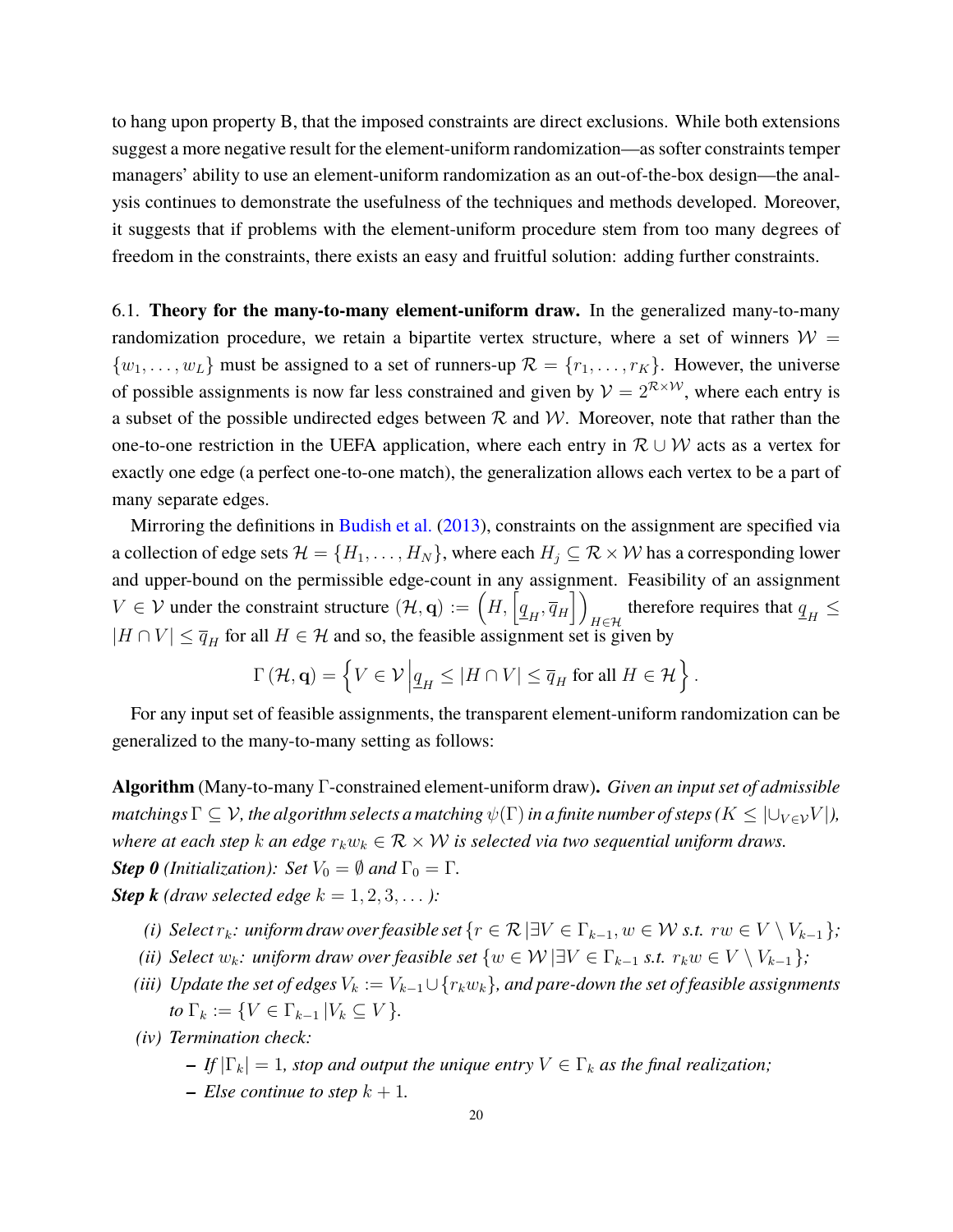The above randomization nests the element-uniform draw used in the UEFA application,  $37$ maintaining transparency in each randomization, steps  $k(i)$  and  $k(ii)$ , through simple uniform draws from a comparatively small set of options.<sup>38</sup>

Specifically, in the UEFA application the input set is generated under two types of constraint: (i) Perfect one-to-one assignment, where for each  $w \in W$  a column constraint implies a unitassignment constraint  $\underline{q}_{H_w} = \overline{q}_{H_w} = 1$  for the set  $H_w = \mathcal{R} \times \{w\}$ , with a similar constraint for each  $r \in \mathcal{R}$  for a unit assignment on the row  $H_r = \{r\} \times \mathcal{R}$ . (ii) Direct exclusions over the group and association constraints, where each edge  $rw \in H_A \cup H_G$  is directly excluded (with  $q_{H_A} = \bar{q}_{H_A} = \underline{q}_{H_G} = \bar{q}_{H_G} = 0$ .<sup>39</sup> The full constraint structure for the UEFA application is therefore given by:

$$
\mathcal{H}_{R16} = \{H_{r_1}, \ldots, H_{r_K}, H_{w_1}, \ldots, H_{w_K}, H_G, H_A\},\,
$$

with corresponding lower/upper quota constraints of

$$
\mathbf{q}_{R16} = \left( \left[ 1, 1 \right]_{H_{r_1}}, \ldots, \left[ 1, 1 \right]_{H_{r_k}}, \left[ 1, 1 \right]_{H_{w_1}}, \ldots, \left[ 1, 1 \right]_{H_{w_k}}, \left[ 0, 0 \right]_{H_G}, \left[ 0, 0 \right]_{H_A} \right).
$$

The constraints in the UEFA application are hard—that is, they allow for no flexibility, imposing equality conditions over the lower and upper quotas ( $q_H = \overline{q}_H$  for all  $H \in \mathcal{H}$ ). In the two extensions we consider we focus on environments with a "softer" constraint structure, where  $q_H < \bar{q}_H$  for some  $H \in \mathcal{H}$ .

6.2. **Weakening the constraints within the UEFA application.** Our paper's main analysis shows that while the association constraint imposed by UEFA generates substantial fairness distortions, the scope for reducing them through a better randomization design is limited. That is, most of the inequality in treatment is an unavoidable consequence of the imposed constraints and cannot be designed away. Hence, a natural line of inquiry for a designer is to quantify the potential gains in fairness terms from weakening the imposed constraints. This creates an additional motive for our first softer constraint extension.

In order to assess the effect from weakening the association constraint, while maintaining the element-uniform randomization (and its transparency), we allow for *at most one* same-association pair. Formally, this relaxation of the association constraint implies the weakened constraint structure

<sup>&</sup>lt;sup>37</sup>The changes here are to the update steps and finalization rules. Note that this definition assumes that some of the upper-bound quotas have binding effects on the input set  $\Gamma$ , as the termination check looks for a maximal-edge assignment under the constraints. If the bipartite graph  $\overline{V}$  with all possible edges is feasible, it represents the final outcome from the procedure with certainty.

<sup>&</sup>lt;sup>38</sup>The urn composition calculations in step  $k(iii)$  are more complicated, though per the UEFA draw this step is still deterministic, and thus verifiable.

<sup>&</sup>lt;sup>39</sup>The definition of V imposes a symmetric implicit constraint on every possible singleton edge  $\{rw\}$  a quota of  $q_{\{rw\}} = 0$  and  $\overline{q}_{\{rw\}} = 1$ .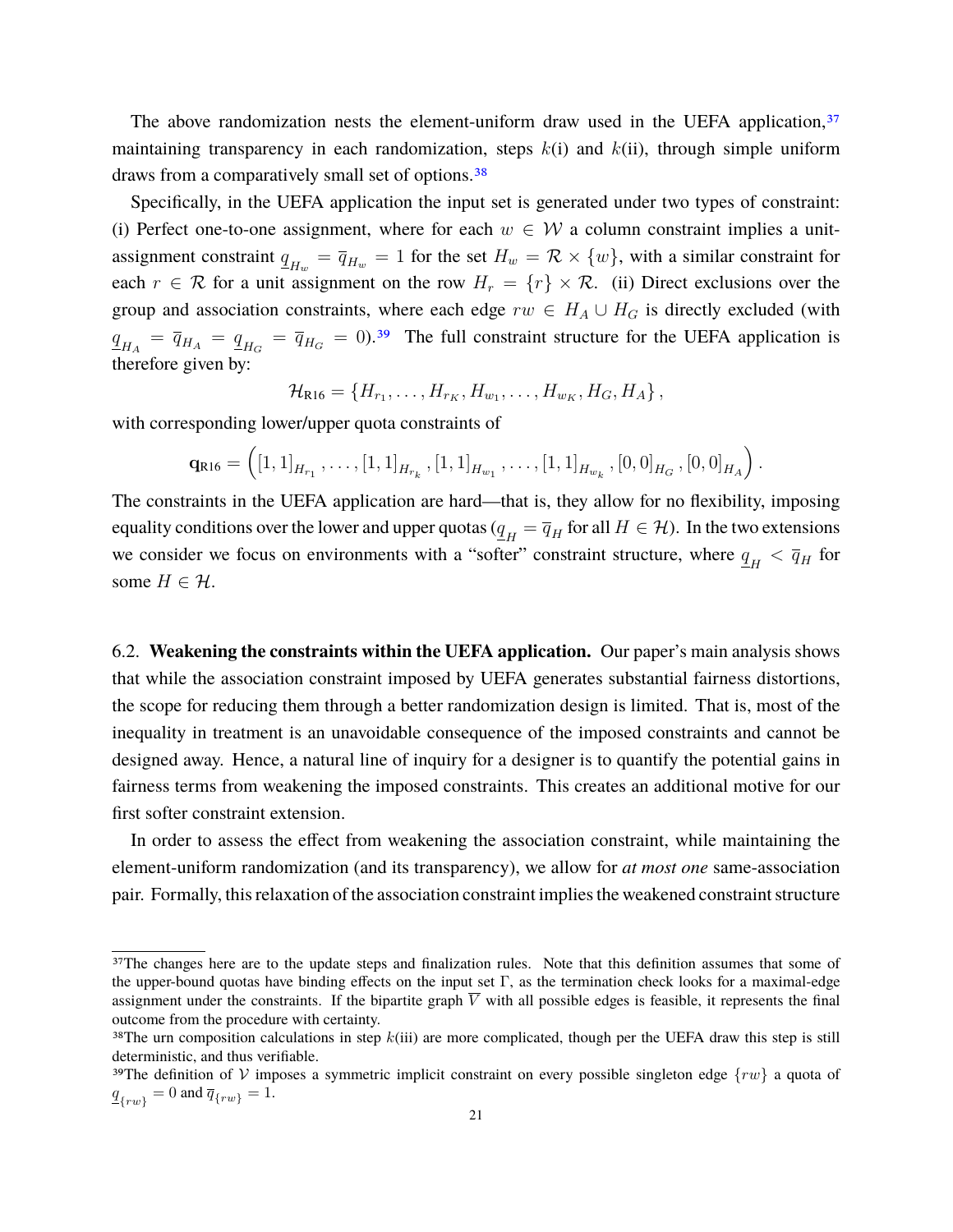$(\mathcal{H}_{R16}, q'_{R16})$  in which the modified quota  $q'_{R16}$  is identical to the original  $q_{R16}$  except for the upperbound on the association set  $H_A$ , which we now set to  $\overline{q}_{H_A} = 1$ :

 $\mathbf{q}_{\text{R}16}^{\prime} = \left( \left[ 1, 1 \right]_{H_{r_1}}, \ldots, \left[ 1, 1 \right]_{H_{r_k}}, \left[ 1, 1 \right]_{H_{w_1}}, \ldots, \left[ 1, 1 \right]_{H_{w_k}}, \left[ 0, 0 \right]_{H_G}, \left[ 0, 1 \right]_{H_A} \right).$ 

Weakening the association constraint in this way strictly expands the input set of assignments with  $\Gamma(\mathcal{H}_{R16}, \mathbf{q}_{R16}) \subset \Gamma(\mathcal{H}_{R16}, \mathbf{q}_{R16}')$  whenever  $H_A$  has one or more excluded pairs.

Fixing the element-uniform draw, the analysis of the effects from weakening the association constraint is straightforward: we can simply compare the outcomes under the algorithm with the two different feasible assignment inputs. However, while the comparison within the element-uniform is simple, understanding the effect from weakening the constraints on an *optimal* randomization over  $\Delta\Gamma(\mathcal{H}_{R16}, q'_{R16})$  raises a non-trivial concern. While it is easy to optimize over expected-assignment matrices satisfying the relaxed constraint,<sup>40</sup> the problem now violates the bihierarchy condition. From Theorem 2 in Budish et al. (2013) we know that an expected assignment matrix satisfying the constraints exists for this problem that is *not* implementable as a randomization over the feasible assignments. As such, an optimized expected assignment matrix  $A^*$  only provides a lower-bound  $Q(\mathbf{A}^*)$  on what is possible when optimizing over  $\Delta \Gamma(\mathcal{H}_{R16}, \mathbf{q}'_{R16})$ . Fortunately, as we discuss below, for the UEFA setting the process is still informative, as the bound is attained for the cases where the optimal expected assignment  $A^*$  indicates a boundary solution.

Analyzing the UEFA application with a softer association constraint we find that:

**Result 4.** *Softening the association constraint to allow at most one same-association match within the element-uniform randomization generates a quantitatively large* reduction *in the fairness distortions. However, the element-uniform procedure is no longer close to a constrained-best in relative terms. In particular, in cases with seven or fewer association exclusions, a perfectly fair randomization exists under the weakened constraint.*

*Evidence for Result 4.* We start our analysis by constructing analogs to the results presented in Section 5.1. In Figure 6(A) we illustrate our fairness distortion measure for the element-uniform draw under the expanded set of feasible assignments  $\Gamma(\mathcal{H}_{\rm R16},\mathbf{q}'_{\rm R16})$  on the vertical axis, against the UEFA procedure under the actual constraints  $\Gamma(\mathcal{H}_{R16}, q_{R16})$  on the horizontal.<sup>41</sup> The illustrated results indicate that weakening the constraint to allow a single same-association match in the R16 decreases the fairness distortions by 70 percent. This is a sizable reduction, especially when compared to the 10 percent reduction from optimal randomization over the original feasible set  $\Gamma(\mathcal{H}_{R16},\mathbf{q}_{R16}).$ 

<sup>&</sup>lt;sup>40</sup>An expected assignment  $A \in [0,1]^{K \times L}$  satisfies the constraint structure  $(\mathcal{H}, \mathbf{q})$  if  $\underline{q}_H \leq \sum_{rw \in H} a_{rw} \leq \overline{q}_H$  for all  $H \in \mathcal{H}$ .

 $41$ For comparability, in all comparisons we hold constant the pairs compared in the objective  $Q$ , excluding all comparisons that include any pair in  $H = H_A \cup H_G$ .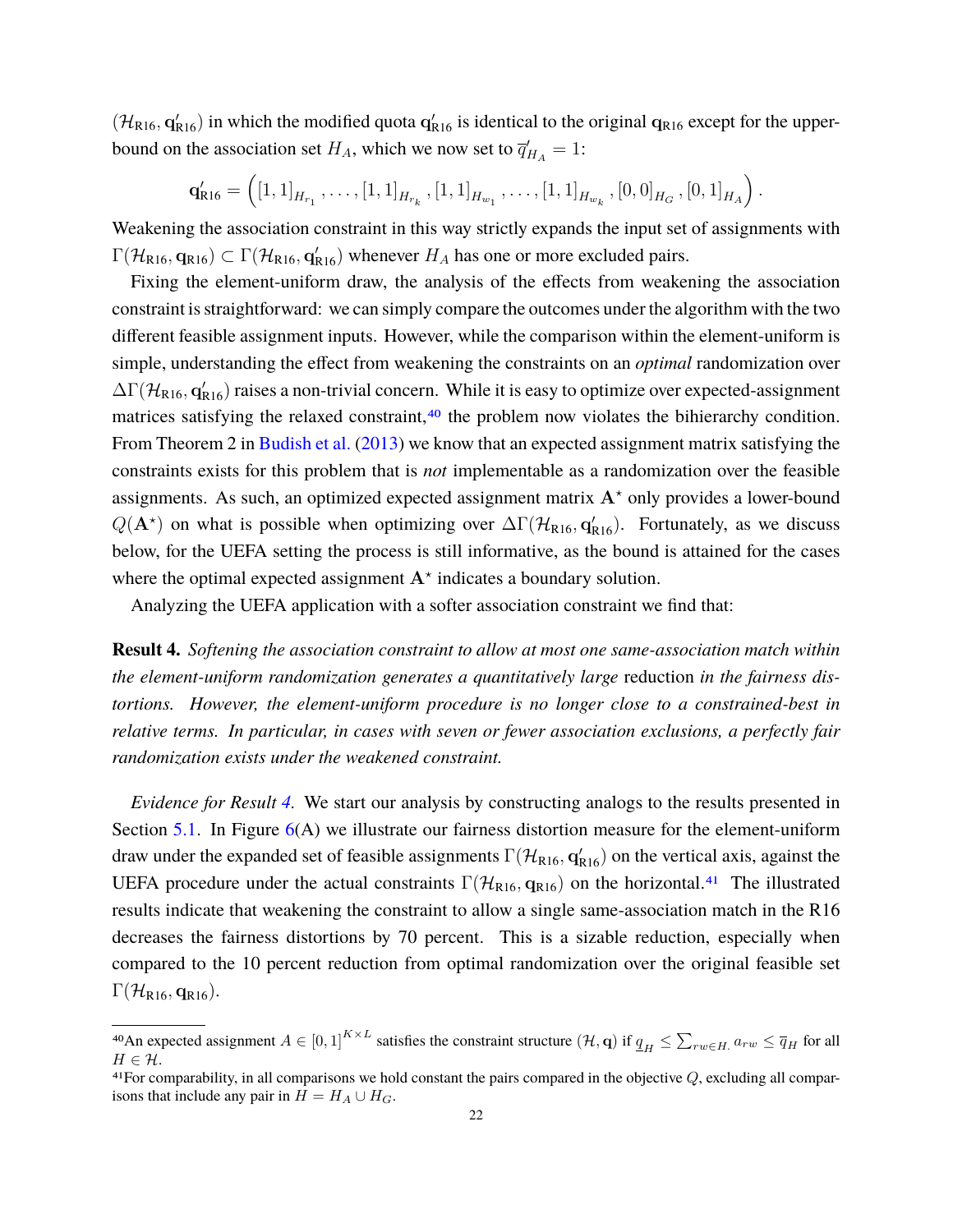

Figure 6. Fairness comparisons with the weakened constraint *Figure details:* Red dashed lines indicate fitted linear relationship, where Panel-B relationship allows for boundary solution in years where  $|H_A| \leq 7$ .

However, optimal randomizations under the weakened constraints can now achieve perfect equity in the match chances for many of the tournament seasons. In Figure  $6(B)$  we illustrate the fairness distortion measure  $Q(A)$  for an optimal expected assignment satisfying the weakened constraint on the vertical axis, against the element-uniform procedure under the weakened constraint on the horizontal.<sup>42</sup> While both plots indicate substantially greater fairness when the association constraint is weakened, in many years the optimal expected assignment matrix  $A_t^*$  obtains a first-best outcome with  $Q(\mathbf{A}_t^*) = 0$  while the element-uniform still exhibits distortion. Fairnessoptimized expected assignments satisfying the relaxed constraints achieve *perfect* equity in thirteen of the nineteen seasons examined, where in the remaining six, it reduces the admittedly smaller distortions produced by the element-uniform procedure by approximately 70 percent.

A concern over the optimal expected assignment matrices is that universal implementability no longer holds as the weakened constraint violates the bihierarchy condition.<sup>43</sup> As such, the optimization results in Figure 6(B) can only be viewed as lower bounds on the fairness distortions possible given a lottery over  $\Gamma(\mathcal{H}_{R16}, \mathbf{q}'_{R16})$ . As bounds go, those coinciding with a boundary on the range of the objective function are naturally of questionable content. However, violation of the

<sup>&</sup>lt;sup>42</sup>Readers' attention is drawn to the different scales for the axes in Figures  $6(A)$  and  $6(B)$ .

<sup>&</sup>lt;sup>43</sup>This is true for all seasons except for 2004, where all of the same-nation restrictions are imposed on a single team. In this case while the bihierarchy condition *is* satisfied, the element-uniform procedure also produces the first-best result as weakening the constraint effectively removes the association constraint.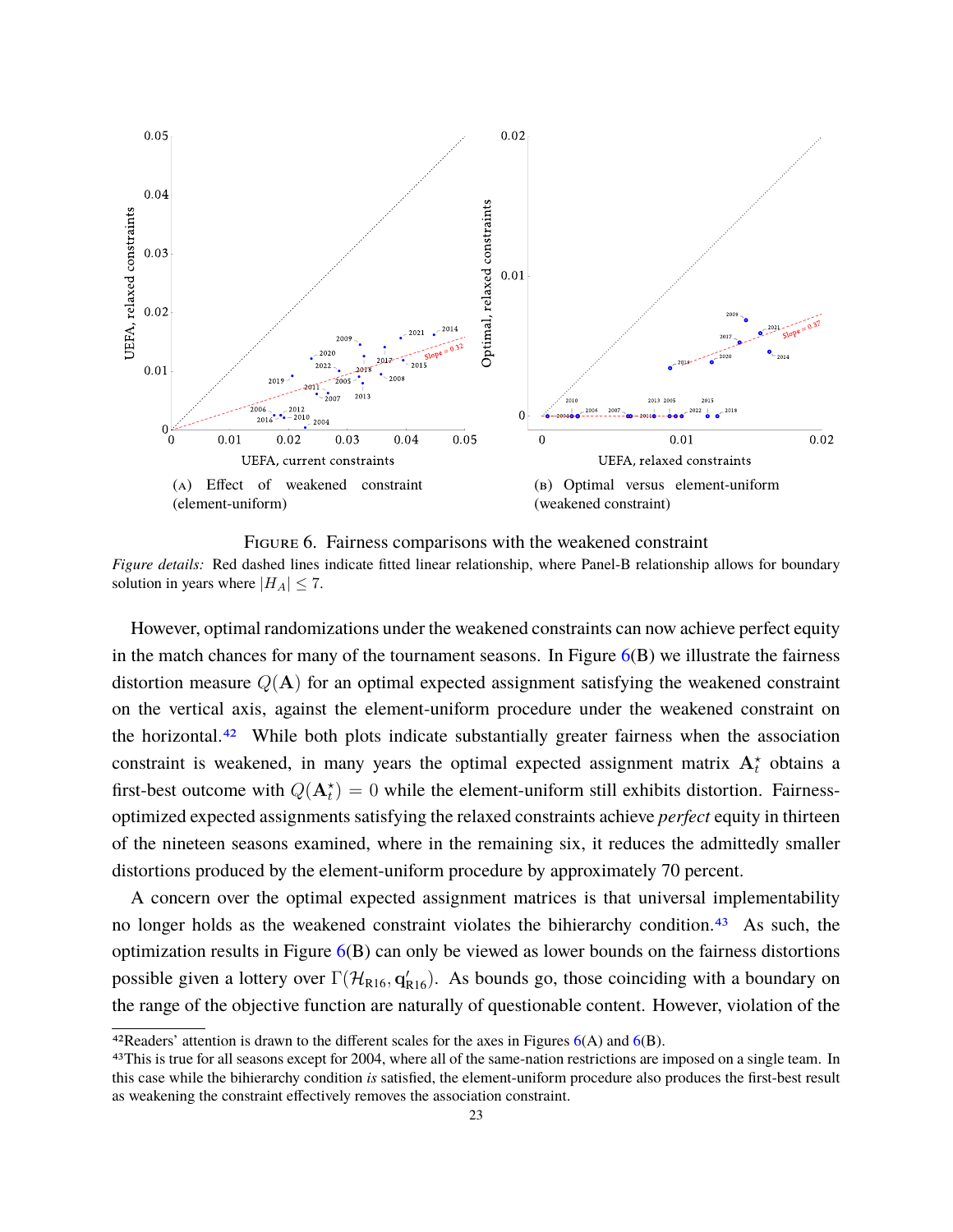bihierarchy condition does not imply that any particular expected assignment is not implementable, just that such is not guaranteed: Focusing on the seasons with a boundary solution for the optimal expected assignment in Figure  $6(B)$  we construct an implementation resulting in a perfectly fair randomization, a one-in-seven chance of matching with each of the non-group partners. Particualrly, we create a partition of the 56 feasible (non-group) pairs into seven disjoint matchings in  $\Gamma(\mathcal{H}_{R16}, \mathbf{q}'_{R16})$ , and then run an equal-chance lottery over the seven disjoint matchings, implementing the optimal expected assignment in Figure  $6(B)$ . Such a construction is possible for each of the boundary solutions, and so a perfectly fair optimal randomization *is* possible, demonstrating a large relative improvement over the element-uniform procedure under the weakened constraints.

6.2.1. *Many-to-many example.* Above we have demonstrated that the element-uniform procedure is no longer close to optimal for the one-to-one UEFA application with softer constraints that violate the bihierarchy condition. In this section we show that:

**Result 5.** *Violation of the bihierarchy condition on the constraint structure does not drive the element-uniform's failure; instead, it is driven by the procedure's incapacity to optimize over the additional degrees of freedom provided by the softer constraint.*

*Evidence for Result* 5.: We arrive at Result 5 by constructing an example of a many-to-many assignment under a softer constraint structure that *does* satisfy the bihierarchy condition. To frame our many-to-many problem, we consider a non-trivial randomization design for an assignment of faculty members (a set of workers  $W$ ) to committees (a set of roles  $R$ ). Our example involves eight faculty members: five seniors  $(S_1$  through  $S_5$ , where  $S_1$  is the department's chair), and three identical juniors  $(J_1$  through  $J_3$ ). These eight workers are to be matched to three committees: Cmte.  $X$ , Cmte.  $Y$ , and Cmte.  $Z$ . Each committee needs to be composed of exactly three faculty, where we assume the department's objectives for the randomization are to have: (i) a fair expected division of workload across faculty of the same rank and (ii) equitable chances of assignment to each committee within the randomization.

Complicating the assignment, the department wishes to impose a series of plausible constraints: (i) Steering committee X requires exactly two seniors and one junior and cannot include the department's chair  $S_1$ . (ii) Hiring committee Y requires one senior to chair it. (iii) Tenure committee Z requires all three members to be seniors. Beyond the committee composition constraints, the department imposes constraints aimed at minimizing ex-post differences in workload: (iv) each junior can serve on at most one committee, where each senior must serve on at least one and at most two committees (where we further restrict the department's chair  $S_1$  to serve on exactly one). Finally, an idiosyncratic constraint imposed to minimize acrimony requires that: (v) seniors  $S_2$  and  $S_3$  cannot serve on the same committee. This problem's expected assignment matrix is illustrated in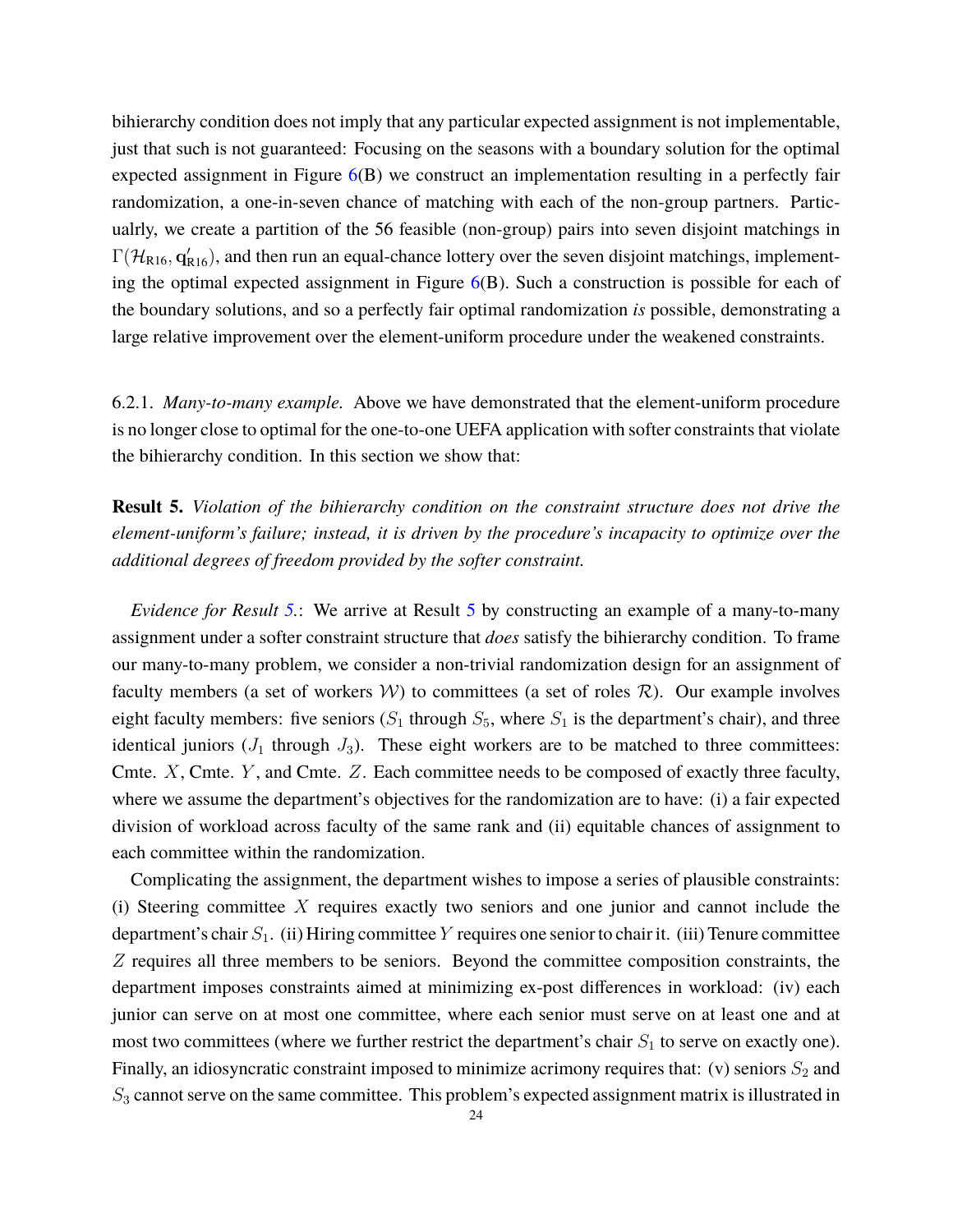Figure 7(A), where each entry  $p_w^r$  denotes the probability of faculty  $w$  being assigned to committee r, and each block of entries represents a constraint set  $H$ .<sup>44,45</sup>

The example assignment problem described above and illustrated in Figure  $7(A)$  induces a constraint structure  $(\mathcal{H}, \mathbf{q})$  and therefore, a set of feasible assignments  $\Gamma(\mathcal{H}, \mathbf{q})$ . Using  $\Gamma(\mathcal{H}, \mathbf{q})$ as the input we can randomize the committee assignments using the generalized element-uniform randomization characterized in Section  $6.1$ . In Figure  $7(B)$  we illustrate the resulting expected assignment matrix, where the assignment is assembled in sequence, selecting a committee uniformly from those with slots left to fill, and then choosing uniformly among the feasible faculty for that committee slot (given the prior selections and constraints). As in our field application, this randomization can be conducted with a simple physical draw in a public and transparent manner. A computerized aid would still be required to quickly sift through the 576 feasible assignments to determine the urn compositions at each step, though per the UEFA draw this component is deterministic and fully verifiable.

The expected assignment in Figure  $7(B)$  suggests that the department's fairness objectives are largely met with the many-to-many element-uniform draw. However, one legitimate complaint from inspecting the expected assignment is that seniors  $S_4$  and  $S_5$  are negatively affected by the constraint imposed to minimize acrimony between seniors  $S_2$  and  $S_3$ . Specifically,  $S_4$  and  $S_5$ , the senior faculty with the fewest constraints, are almost twice as likely to have two committee assignments as either  $S_2$  or  $S_3$ . This begs the question: does a fairer randomization exist?

By construction, the example's constraints are chosen to satisfy the bihierarchy condition from Budish et al. As such, the search for fairer randomizations can be conducted over the feasible expected assignments given a well-defined objective to optimize over.<sup>46</sup> However, to make our

- (i) Faculty assignment quotas, the vertical sets in Figure 6 (A), are: the chair  $S_1$  ( $\{YS_1, ZS_1\}$ , [1, 1]); the four other seniors  $S \in \{S_2, S_3, S_4, S_5\}$  with  $(\{XS, YS, ZS\}, [1, 2])$  for each; the three juniors  $J \in \{J_1, J_2, J_3\}$ with  $({XJ, YJ}, [0, 1])$  for each.
- (ii) Committee composition constraints, horizontal black-bordered sets in the figure, are: Cmte. X with 2 seniors  $({\{XS_2,XS_3,XS_4,XS_5\},[2,2])$  and 1 junior  $({\{XJ_1,XJ_2,XJ_3\},[1,1]})$ ; Cmte. Y with at least one senior  $({{YS_1, YS_2, YS_3, YS_4, YS_5}, [1,3])}$  and three total  $({\{YS_1,YS_2,YS_3,YS_4,YS_5, YJ_1, YJ_2, YJ_3\}, [3,3])$ ; and Cmte. Z with three seniors  $({ZS_1, ZS_2, ZS_3, ZS_4, ZS_5}, [3, 3])$ . The committee composition constraints also imply four singleton exclusions  $rw \in \{XS_1, ZJ_1, ZJ_2, ZJ_3\}$  with  $(\{rw\}, [0, 0])$  for each.
- (iii) The minimizing acrimony constraints, horizontal red-bordered sets, for each committee  $R \in \{X, Y, Z\}$  we have  $({RS_2, RS_3}, [0, 1])$ ;

An expected assignment satisfying the constraints therefore requires  $p_w^r \in [0,1]$  for all possible edges rw, and  $\sum_{wr \in H} p_w^r \in \left[ \underline{q}_H, \overline{q}_H \right]$  for each  $H \in \mathcal{H}$ .

 $46$ From Figure 7(A), the vertical and horizontal blocks can be separated into two distinct hierarchies, where we can put the singleton restrictions for each  $p_a^b$  in either.

<sup>&</sup>lt;sup>44</sup>The constraint structure  $(\mathcal{H}, \mathbf{q})$  can be written over the following set/quota pairs  $\left(H, \left[\underline{q}_H, \overline{q}_H\right]\right)$ :

<sup>45</sup>Operationally, while a simpler example can be constructed, our intention with the committee assignment example is to provide a plausible assignment problem that is easy to describe in words but also provides a non-trivial example for the combinatorics involved.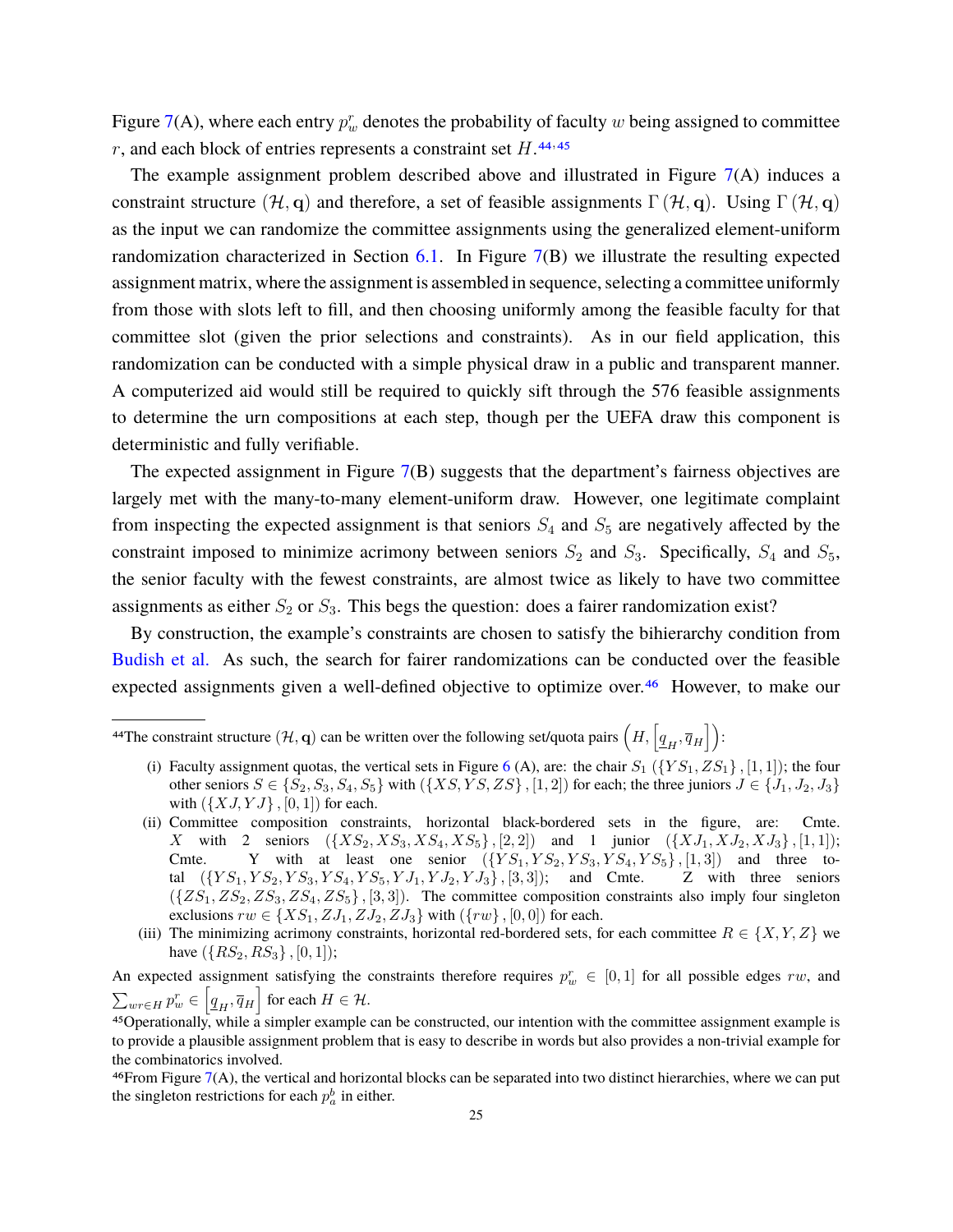|         |                                             | $S_3$ | $S_4$ | $S_5$ | $\mathcal{P}$ | 13 |
|---------|---------------------------------------------|-------|-------|-------|---------------|----|
| Cmte. X |                                             |       |       |       |               |    |
| Cmte. Y |                                             |       |       |       |               |    |
| Cmte. Z |                                             |       |       |       |               |    |
|         | (A) Generic form of the expected assignment |       |       |       |               |    |

|                                                 |  |  | $S_1$ $S_2$ $S_3$ $S_4$ $S_5$ $J_1$ $J_2$ $J_3$ |  |  |
|-------------------------------------------------|--|--|-------------------------------------------------|--|--|
| Cmte. $X$ 0 0.45 0.45 0.55 0.55 0.33 0.34 0.33  |  |  |                                                 |  |  |
| Cmte. Y 0.35 0.41 0.40 0.39 0.39 0.35 0.35 0.36 |  |  |                                                 |  |  |
| Cmte. $Z$ 0.65 0.47 0.47 0.70 0.70 0 0 0 0      |  |  |                                                 |  |  |
| Total: 1 1.33 1.33 1.64 1.64 0.69 0.69 0.69     |  |  |                                                 |  |  |

(b) Expected assignment under element-uniform randomization

|                                                                                 |  |  | $S_1$ $S_2$ $S_3$ $S_4$ $S_5$ $J_1$ $J_2$ $J_3$ |  |  |
|---------------------------------------------------------------------------------|--|--|-------------------------------------------------|--|--|
| Cmte. $X \begin{bmatrix} 0 & 1/2 & 1/2 & 1/2 & 1/3 & 1/3 \end{bmatrix}$         |  |  |                                                 |  |  |
| Cmte. $Y = \begin{bmatrix} 0 & 1/2 & 1/2 & 1/2 & 1/2 & 1/3 & 1/3 \end{bmatrix}$ |  |  |                                                 |  |  |
| Cmte. Z 1 $\frac{1}{2}$ 1/2 $\frac{1}{2}$ 1/2 $\frac{1}{2}$ 1/2 0 0             |  |  |                                                 |  |  |
| Total:                                                                          |  |  | $11/2$ $11/2$ $11/2$ $11/2$ $2/3$ $2/3$ $2/3$   |  |  |

(c) A feasible expected assignment

Figure 7. Committee examples

point it is sufficient to point to a particular feasible expected assignment that equates both the expected workloads and the chances of particular assignment among the comparable faculty: the feasible expected assignment illustrated in Figure 7(C).

Consequently, our many-to-many element-uniform draw under softer constraints does not guarantee the fairest possible outcome, even though the constraint structure satisfies the bihierarchy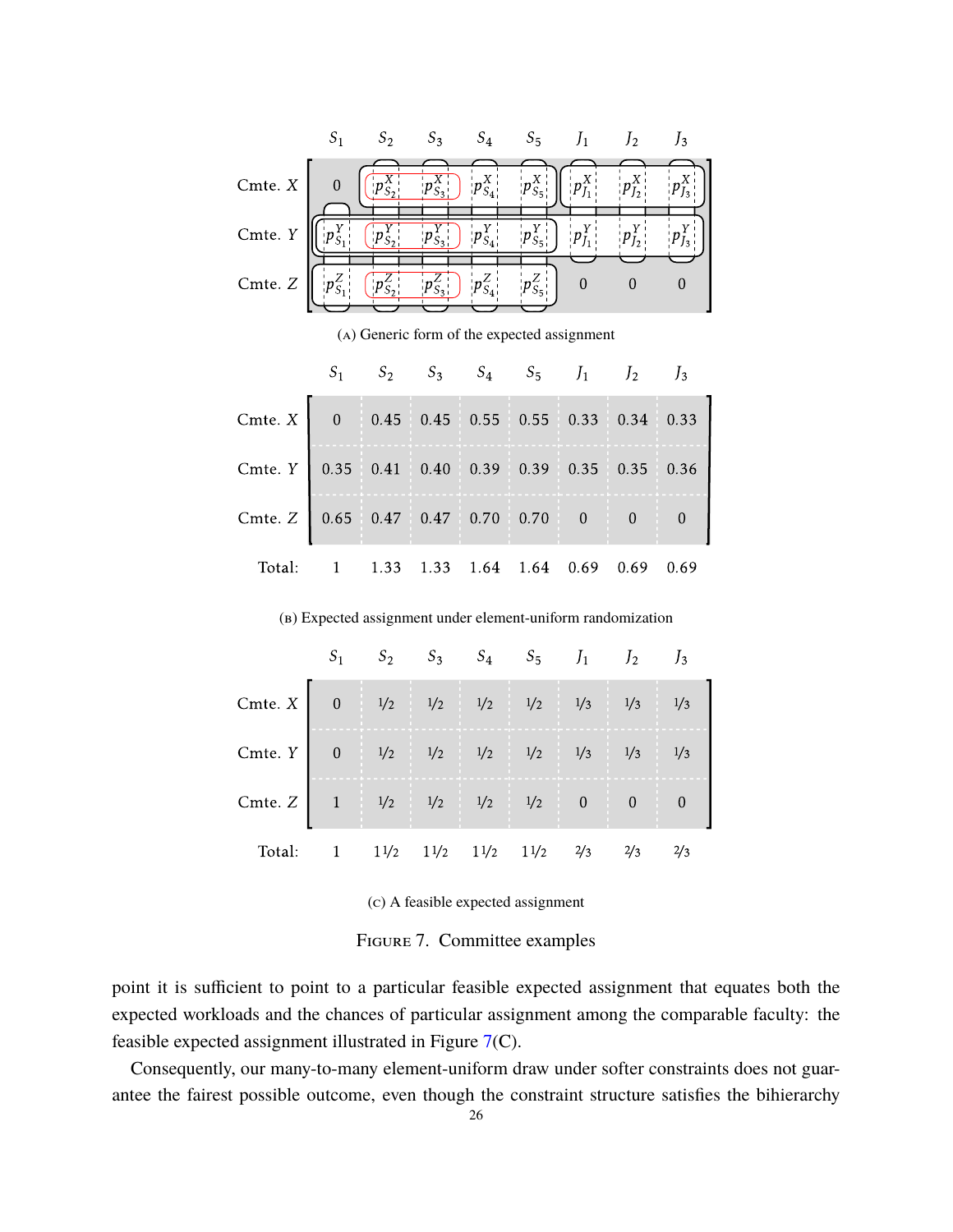condition. The reasoning for this failure is that the element-uniform randomization procedure does not have a channel through which to optimize over the softer constraints. However, this points to the possibility of an easy solution for the designer to arrive at a fairer assignment within the element-uniform paradigm: adding further constraints to remove the degrees of freedom. In particular, the expected assignment illustrated in Figure 7(C) *is* implementable under the elementuniform randomization under a stricter set of constraints. For example, if we impose the additional constraints that  $S_1$  serves on committee Z with certainty and that the faculty pairs  $(S_2, S_3)$  and  $(S_4, S_5)$  are both given exactly three assignments in total on top of the prior constraints, the expected assignment under the element-uniform procedure is now exactly the expected assignment shown in Figure 7(C). As such, if transparency within the randomization is important, the element-uniform procedure offers a practical constructive framework to design within. Hence, with many additional degrees of freedom available, a manager can attempt to design better randomizations by imposing further constraints.

Going beyond the specifics of our two extensions, this discussion demonstrates that a generalized version of the simple-to-follow element-uniform draw used by UEFA offers a constructive solution to randomized assignment problems with non-trivial constraints. In situations where equity concerns are paramount, the draw offers a credible and transparent randomization, providing the various interested parties with a better understanding of their equal treatment. While near-optimality of the element-uniform draw is not guaranteed under softer constraints, the tools showcased here offer a number of paths forward for designing substantially fairer outcomes.

#### 7. Conclusion

In many circumstances—particularly those where direct compensation is not possible—managers must create solutions built around fair and equitable treatment. Where outcomes are highly discrete and equity is not possible over a particular realization, designs must necessarily focus on fairness in an expected sense. But this relies on participants' ability to recognize and put faith in their fair treatment by the randomization. For simple settings such as assigning a single task, this can be as achieved with similarly simple means: a physical random draw of names from a hat, conducted in front of the workers being assigned. However, as the complexity of the underlying assignment increases (many tasks, workers, constraints on the outcomes, etc.) the problem of designing lotteries where participants can perceive their equal treatment becomes much harder.

In this paper, we outline a field solution developed for a random constrained assignment under huge public scrutiny: the draw of competing teams in a sports tournament. The developed randomization is both transparent (in terms of being publicly conducted with a series of simple steps) and credible (in the sense of being truly random, where the designer cannot be accused of cherry-picking the realization). At each step, simple uniform draws are used to generate each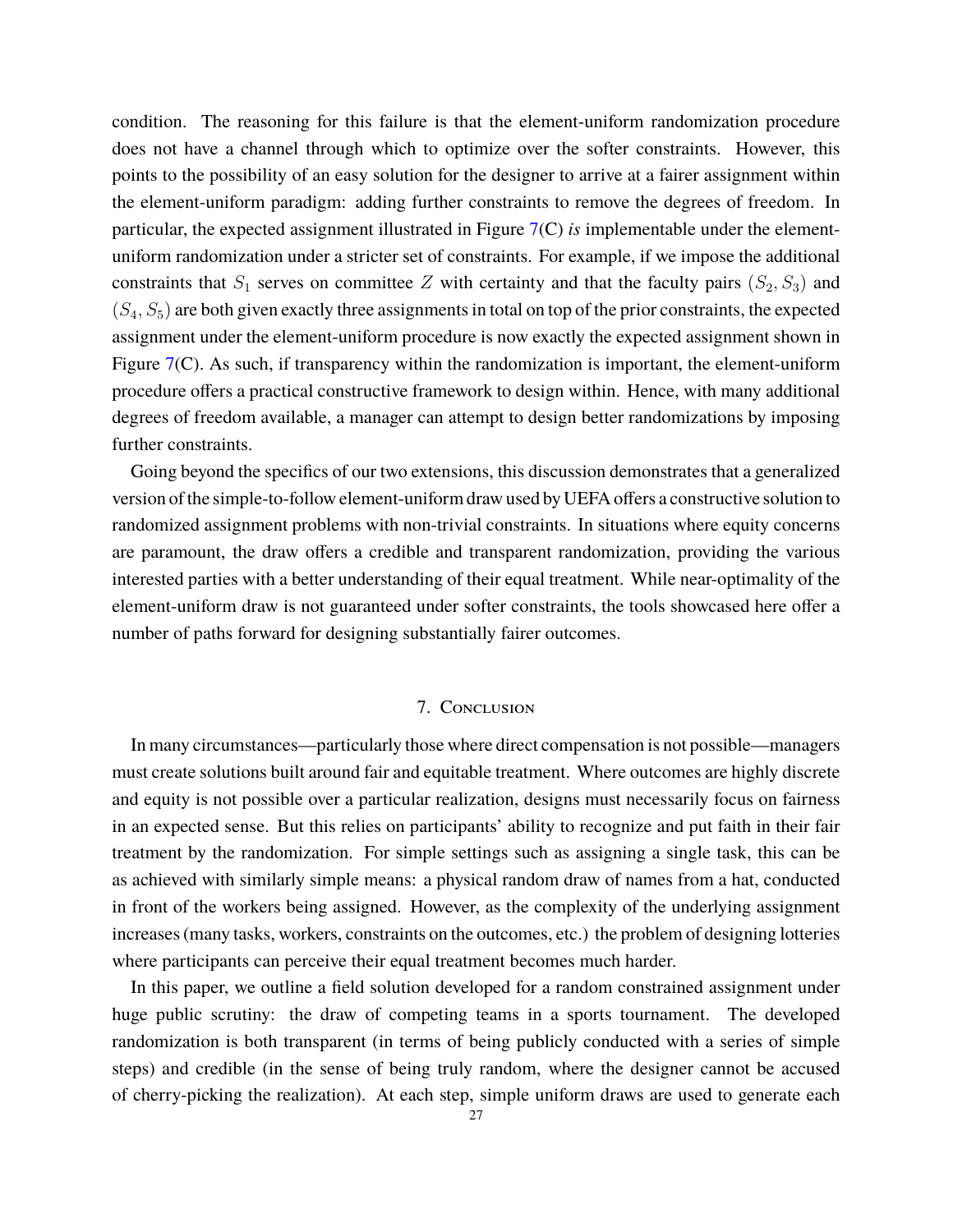element of the aggregate assignment, where a computer-assist is used to deterministically enforce the imposed constraints.

We demonstrate that the imposed constraints have a substantial effect, both monetarily over expected prizes, and in distorting the fair treatment of otherwise comparable teams. Normatively though, looking across all possible lotteries for the constrained assignments, we show that the chosen procedure comes very close to achieving the fairest possible outcome. Not only is the randomization transparent to the various stakeholders, at least for the one-to-one matching under direct exclusions (per the application), it is close to optimal.

The field-proven procedure we document is a dynamic variant of the random-priority mechanism (Bogomolnaia and Moulin, 2001), though here without strategic choice by the selected teams. The randomization provides a positive construction with the potential for application across a number of alternative settings, where satisfaction of any constraints is built directly into the procedure.

In two extensions, we show that near-optimality of the transparent randomization can fail in alternative settings, where better designed solutions are possible. However, the developed methodology makes possible both the detection of these alternative designs, and constructive alternatives that retain transparency. While the documented procedure offers a simple construction, if the constraints can be decomposed á la Budish et al. (2013) a computationally-tractable channel exists for normative assessment. Even within the simple dynamic draw procedure, the large number of degrees of freedom that can make the problem intractable also offers an out when designing alternative randomizations, where imposing *further* constraints on the process can be used as a tool to enhance fairness.

#### **REFERENCES**

- **Akbarpour, Mohammad and Afshin Nikzad**, "Approximate random allocation mechanisms," *Review of Economic Studies*, 2020, *87* (6), 2473–2510.
- **and Shengwu Li**, "Credible Auctions: A Trilemma," *Econometrica*, 2020, *88* (2), 425–467.
- **Anbarci, Nejat, Ching-Jen Sun, and M Utku Ünver**, "Designing fair tiebreak mechanisms: The case of FIFA penalty shootouts," January 2015. Boston College working paper.
- **Apesteguia, Jose and Ignacio Palacios-Huerta**, "Psychological pressure in competitive environments: Evidence from a randomized natural experiment," *American Economic Review*, 2010, *100* (5), 2548–64.
- **Baccara, Mariagiovanna, Ayşe İmrohoroğlu, Alistair J Wilson, and Leeat Yariv**, "A field study on matching with network externalities," *American Economic Review*, 2012, *102* (5), 1773–804.
- **Bertsimas, Dimitris and Shubham Gupta**, "Fairness and collaboration in network air traffic flow management: an optimization approach," *Transportation Science*, 2016, *50* (1), 57–76.

**, Vivek F Farias, and Nikolaos Trichakis**, "The price of fairness," *Operations research*, 2011, *59* (1), 17–31.

**Bó, Inácio and Li Chen**, "Designing heaven's will: Lessons in market design from the Chinese Imperial Civil Servants Match," *Working Paper*, 2019.

**<sup>,</sup> , , and** , "On the efficiency-fairness trade-off," *Management Science*, 2012, 58 (12), 2234–2250. **, , and** , "Fairness, efficiency, and flexibility in organ allocation for kidney transplantation," *Operations Research*, 2013, *61* (1), 73–87.

**Bhaskar, V**, "Rational adversaries? evidence from randomised trials in one day cricket," *Economic Journal*, 2008, *119* (534), 1–23.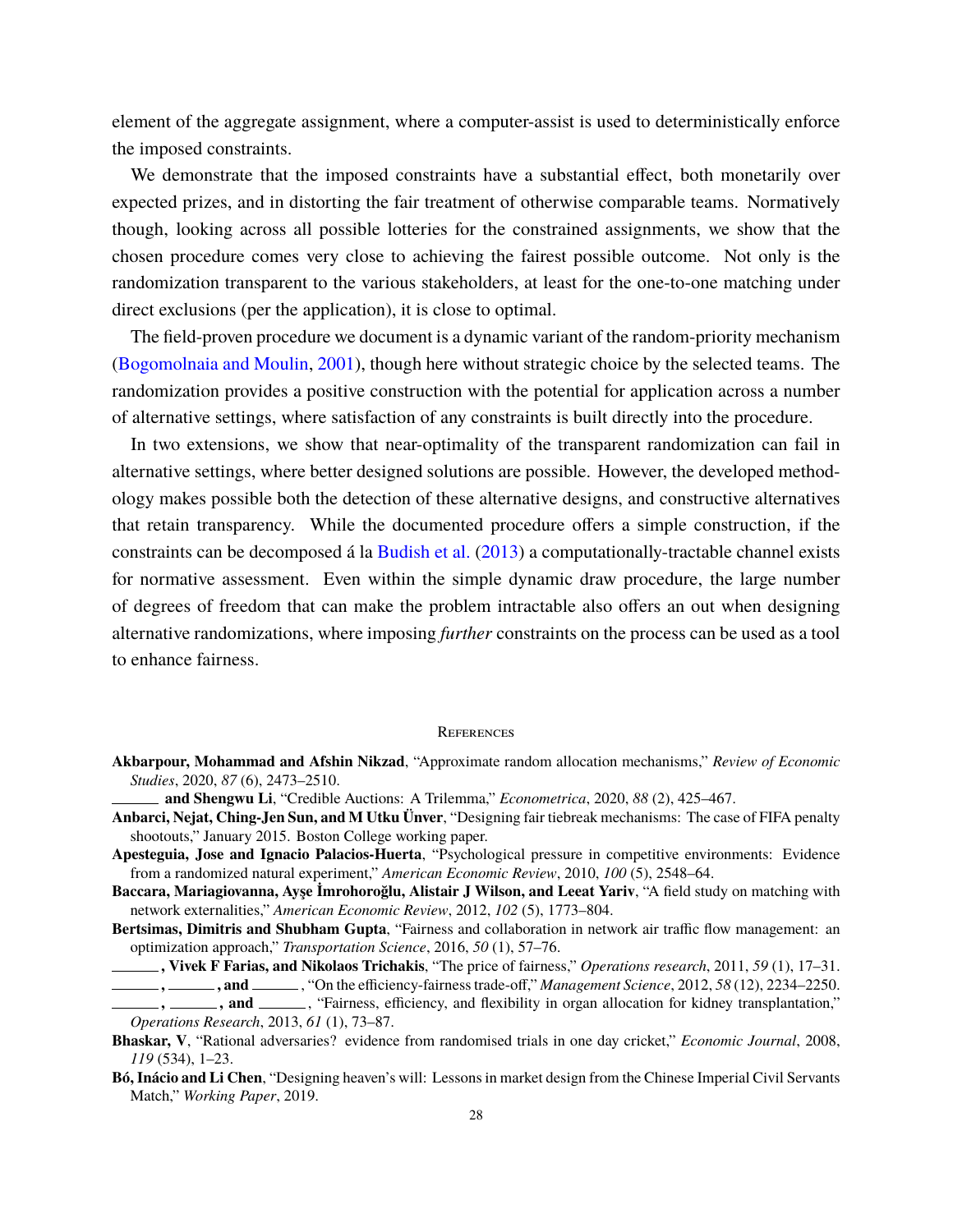- **Bogomolnaia, Anna and Hervé Moulin**, "A new solution to the random assignment problem," *Journal of Economic theory*, 2001, *100* (2), 295–328.
- **Budish, Eric**, "The combinatorial assignment problem: Approximate competitive equilibrium from equal incomes," *Journal of Political Economy*, 2011, *119* (6), 1061–1103.
	- **and Estelle Cantillon**, "The multi-unit assignment problem: Theory and evidence from course allocation at Harvard," *American Economic Review*, 2012, *102* (5), 2237–71.
- **, Yeon-Koo Che, Fuhito Kojima, and Paul Milgrom**, "Designing Random Allocation Mechanisms: Theory and Applications," *American Economic Review*, April 2013, *103* (2), 585–623.
- **Burkard, Rainer, Mauro Dell'Amico, and Silvano Martello**, *Assignment problems: revised reprint*, SIAM, 2012.
- **Chiappori, Pierre-André, Steven Levitt, and Timothy Groseclose**, "Testing mixed-strategy equilibria when players are heterogeneous: The case of penalty kicks in soccer," *American Economic Review*, 2002, *92* (4), 1138–51.
- **Dagaev, Dmitry and Konstantin Sonin**, "Winning by losing: Incentive incompatibility in multiple qualifiers," *Journal of Sports Economics*, 2018, *19* (8), 1122–46.
- **Dixon, Mark J and Stuart G Coles**, "Modelling association football scores and inefficiencies in the football betting market," *Journal of the Royal Statistical Society: Series C (Applied Statistics)*, 1997, *46* (2), 265–80.
- **Foellmi, Reto, Stefan Legge, and Lukas Schmid**, "Do Professionals Get It Right? Limited Attention and Risk-taking Behaviour," *Economic Journal*, 2016, *126* (592), 724–55.
- **Fréchette, Guillaume R, Alvin E Roth, and M Utku Ünver**, "Unraveling yields inefficient matchings: evidence from post-season college football bowls," *RAND Journal of Economics*, 2007, *38* (4), 967–82.
- **Guyon, Julien**, "Rethinking the FIFA World Cup Final Draw," *Journal of Quantitative Analysis in Sports*, 2015, *11* (3), 169–82.
- , "What a fairer 24 team UEFA Euro could look like," *Journal of Sports Analytics*, 2018. in press.
- **Hylland, Aanund and Richard Zeckhauser**, "The efficient allocation of individuals to positions," *Journal of Political economy*, 1979, *87* (2), 293–314.
- **Koopmans, Tjalling C and Martin Beckmann**, "Assignment problems and the location of economic activities," *Econometrica*, 1957, pp. 53–76.
- **Kuhn, Harold W**, "The Hungarian method for the assignment problem," *Naval research logistics quarterly*, 1955, *2* (1-2), 83–97.
- **Maher, Michael J**, "Modelling association football scores," *Statistica Neerlandica*, 1982, *36* (3), 109–18.
- **Neumann, John Von**, "A Certain Zero-sum Two-person Game Equivalent to the Optimal Assignment Problem," in H.W. Kuhn and A.W Tucker, eds., *Contributions to the Theory of Games Volume II*, number 28. In 'Annals of Mathematics Studies.', Princeton University Press, 1953, pp. 5–12.
- **Orden, Alex**, "The transhipment problem," *Management Science*, 1956, *2* (3), 276–285.
- **Palacios-Huerta, Ignacio**, "Professionals play minimax," *Review of Economic Studies*, 2003, *70* (2), 395–415.
- **Pathak, Parag A, Tayfun Sönmez, M Utku Ünver, and M Bumin Yenmez**, "Fair allocation of vaccines, ventilators and antiviral treatments: leaving no ethical value behind in health care rationing," in "Proceedings of the 22nd ACM Conference on Economics and Computation" 2021, pp. 785–786.
- **Pope, Devin G and Maurice E Schweitzer**, "Is Tiger Woods loss averse? Persistent bias in the face of experience, competition, and high stakes," *American Economic Review*, 2011, *101* (1), 129–57.
- **Prendergast, Candice**, "The Provision of Incentives in Firms," *Journal of Economic Literature*, 1999, *37* (1), 7–63.
- **Radunovic, Bozidar and Jean-Yves Le Boudec**, "Rate performance objectives of multihop wireless networks," *IEEE transactions on Mobile computing*, 2004, *3* (4), 334–349.
- **Ribeiro, Celso C.**, "Sports scheduling: Problems and applications," *International Transactions in Operational Research*, 2013, *19* (1-2), 201–26.
- **Roth, Alvin E**, "The economist as engineer: Game theory, experimentation, and computation as tools for design economics," *Econometrica*, 2002, *70* (4), 1341–78.
- **Rubin, Emily, Scott L Dryden-Peterson, Sarah P Hammond, Inga Lennes, Alyssa R Letourneau, Parag Pathak, Tayfun Sonmez, andM Utku Ünver**, "A novel approach to equitable distribution of scarce therapeutics: institutional experience implementing a reserve system for allocation of Covid-19 monoclonal antibodies," *Chest*, 2021, *160* (6), 2324–2331.
- **Scarf, Philip and Muhammad M. Yusof**, "A numerical study of tournament structure and seeding policy for the soccer World Cup Finals," *Statistica Neerlandica*, 2011, *65* (1), 43–57.
	- **, , and Mark Bilbao**, "A numerical study of designs for sporting contests," *European Journal of*